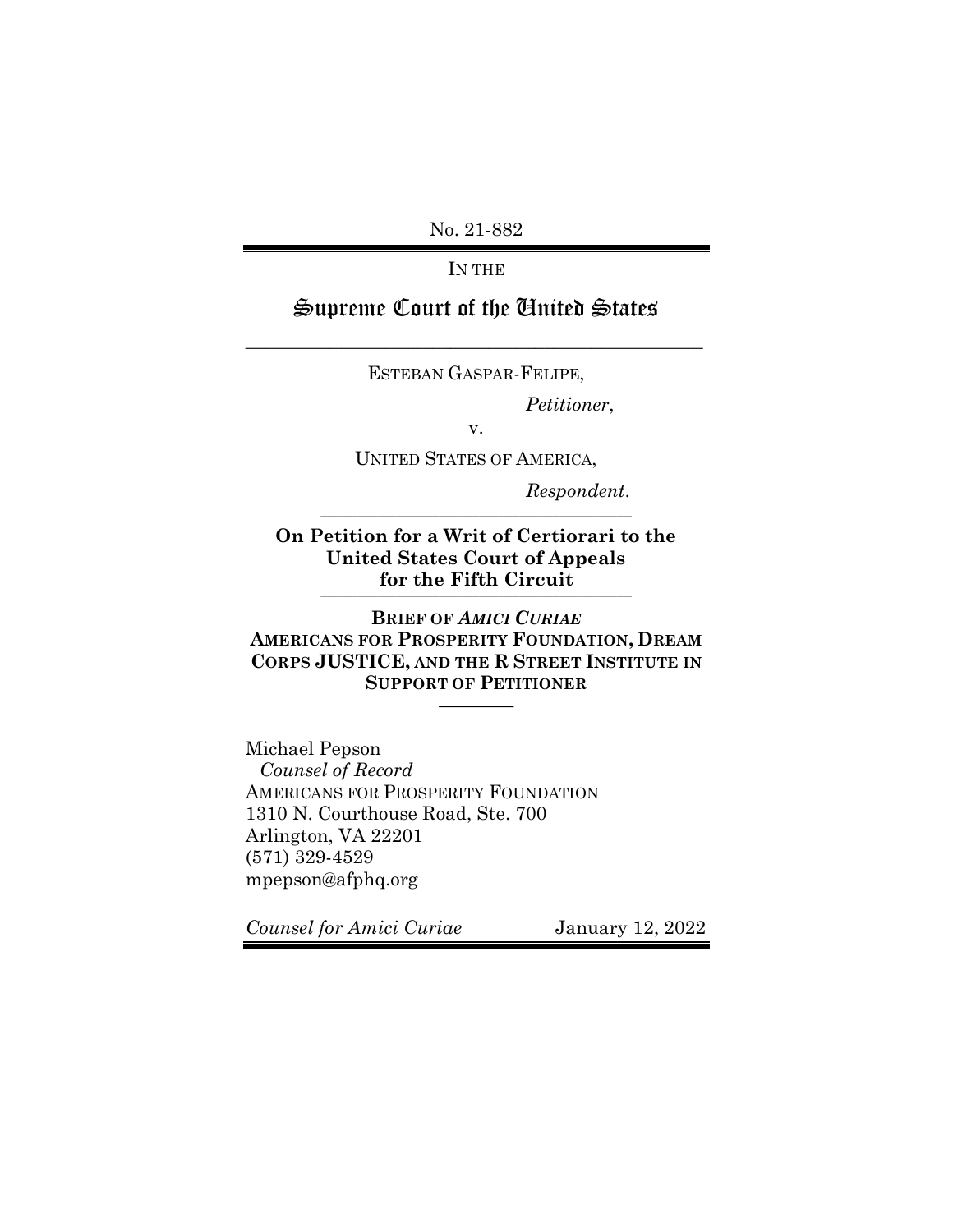# **TABLE OF CONTENTS**

| Brief of Amici Curiae in Support of Petitioner  1                                                                            |
|------------------------------------------------------------------------------------------------------------------------------|
|                                                                                                                              |
|                                                                                                                              |
|                                                                                                                              |
| Acquitted-Conduct Sentencing Cannot be<br>$\mathbf{I}$ .                                                                     |
| The Sixth Amendment Requires Juries<br>$\mathbf{A}$<br>Find All Facts Legally Necessary to Justify                           |
| Reliance on Acquitted Conduct to Double<br>В.<br>Mr. Gaspar-Felipe's Sentence Violated His                                   |
| Use of Acquitted Conduct at Sentencing Guts the<br>П.                                                                        |
| The Reasonable Doubt Standard Protects<br>A.<br>Against Wrongful Punishment 13                                               |
| Judicial Factfinding Using the Lower<br>B.<br>Preponderance Standard to Overrule a Jury<br>Acquittal Violates Due Process 15 |
| III. Use of Acquitted Conduct at Sentencing<br>Undermines the Legitimacy of Our Criminal                                     |
|                                                                                                                              |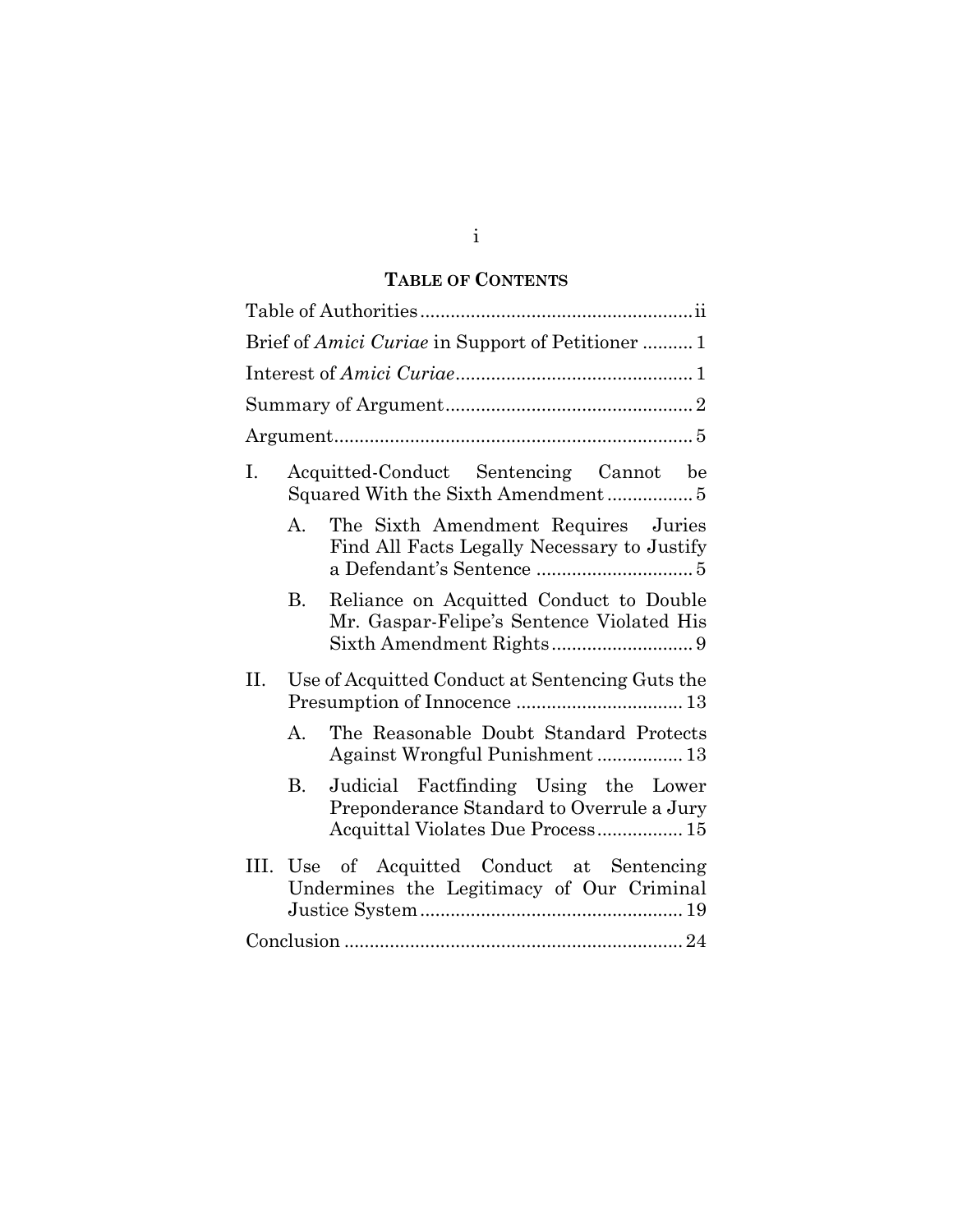# **TABLE OF AUTHORITIES**

**Page(s)**

## **Cases**

| Addington v. Texas,                                  |
|------------------------------------------------------|
| Apprendi v. New Jersey,                              |
| Blakely v. Washington,                               |
| Coffin v. United States,                             |
| Edwards v. Vannoy,                                   |
| Gall v. United States,                               |
| Hester v. United States,                             |
| In re Winship,<br>397 U.S. 358 (1970) 14, 15, 16, 18 |
| Jones v. United States,                              |
| Lafler v. Cooper,                                    |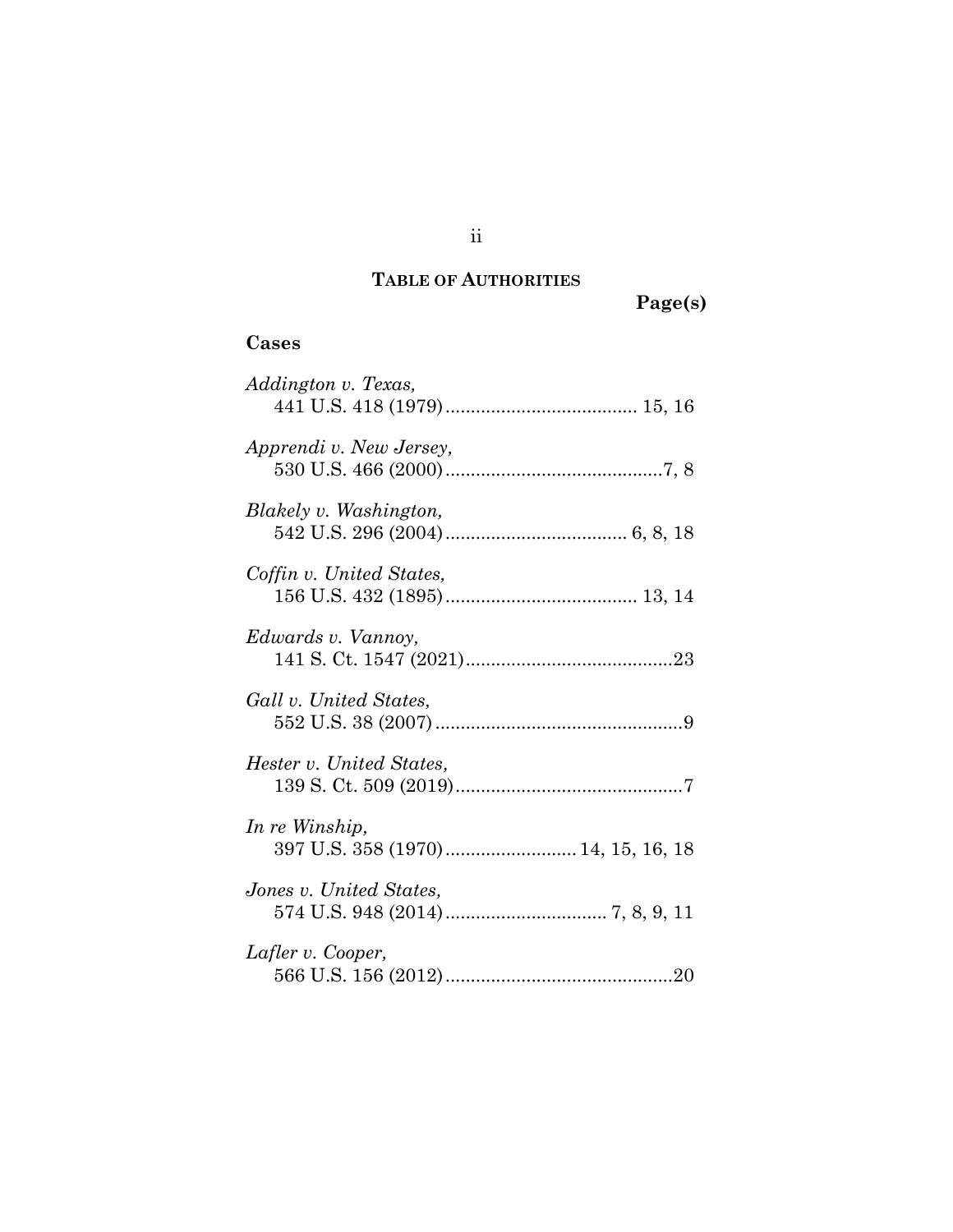| Lego v. Twomey,                                                        |
|------------------------------------------------------------------------|
| Neder v. United States,                                                |
| People v. Beck,<br>939 N.W.2d 213 (Mich. 2019)22                       |
| Ring v. Arizona,                                                       |
| Rita v. United States,                                                 |
| Speiser v. Randall,                                                    |
| State v. Melvin,<br>258 A.3d 1075 (N.J. 2021)  15, 22                  |
| United States v. Baylor,<br>97 F.3d 542 (D.C. Cir. 1996) 12, 13        |
| United States v. Bell,<br>808 F.3d 926 (D.C. Cir. 2015) 11, 12, 21, 23 |
| United States v. Booker,                                               |
| United States v. Brown,                                                |
| United States v. Canania,<br>532 F.3d 764 (8th Cir. 2008)  11, 22, 23  |

# iii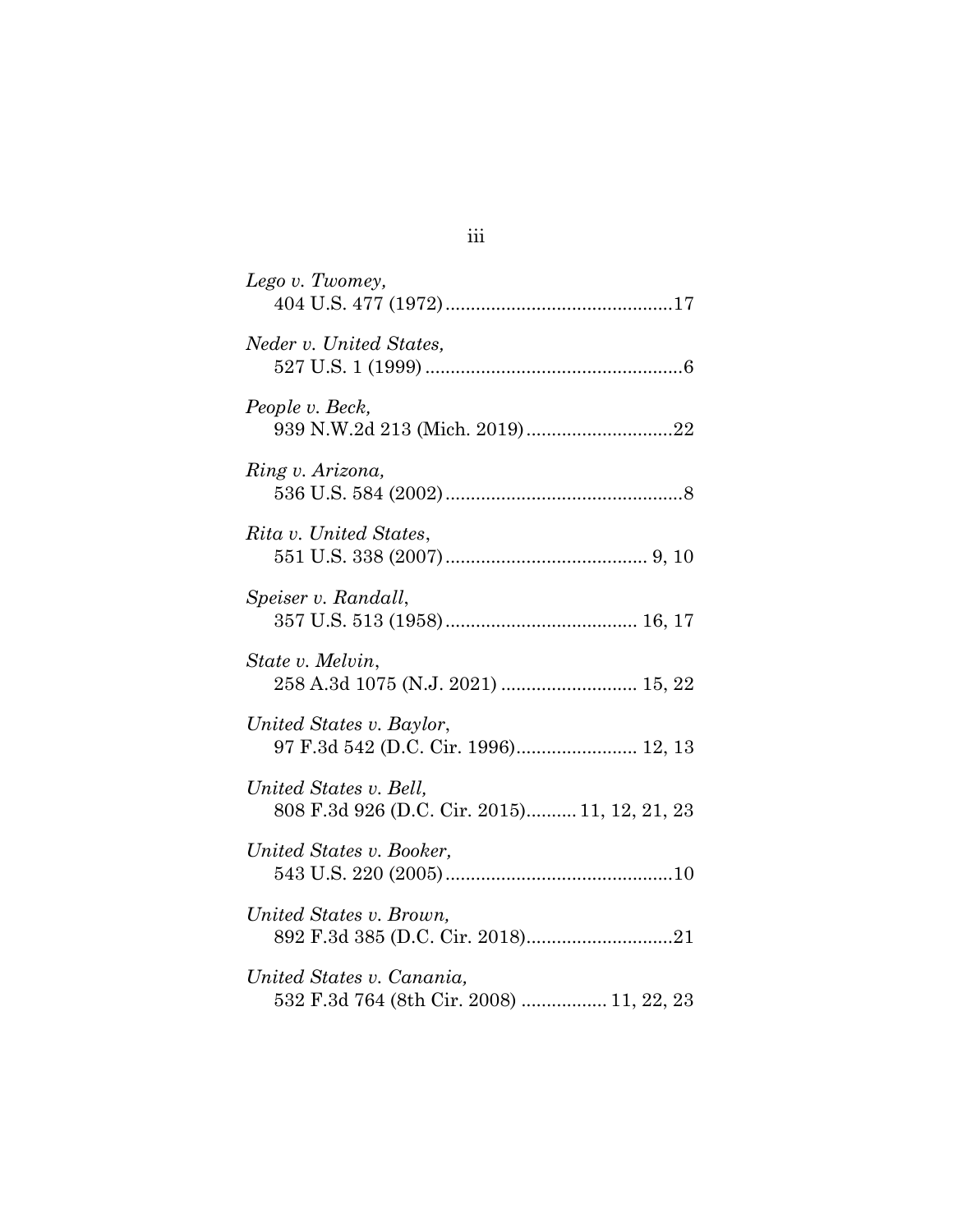| United States v. Coleman,<br>370 F. Supp. 2d 661 (S.D. Ohio 2005) 23          |
|-------------------------------------------------------------------------------|
| United States v. Faust,<br>456 F.3d 1342 (11th Cir. 2006)  11, 20             |
| United States v. Fatico,<br>458 F. Supp. 388 (E.D.N.Y. 1978)16                |
| United States v. Haymond,                                                     |
| United States v. Jones,<br>863 F. Supp. 575 (N.D. Ohio 1994) 20, 21           |
| United States v. Lasley,<br>832 F.3d 910 (8th Cir. 2016) 11                   |
| United States v. Mercado,<br>474 F.3d 654 (9th Cir. 2007) 10                  |
| United States v. O'Brien,                                                     |
| United States v. Restrepo,<br>946 F.2d 654 (9th Cir. 1991) 17                 |
| United States v. Sabillon-Umana,                                              |
| United States v. Scheiblich,<br>346 F. Supp. 3d 1076 (S.D. Ohio 2018)  20, 23 |
| United States v. Settles,<br>530 F.3d 920 (D.C. Cir. 2008) 22, 23             |

iv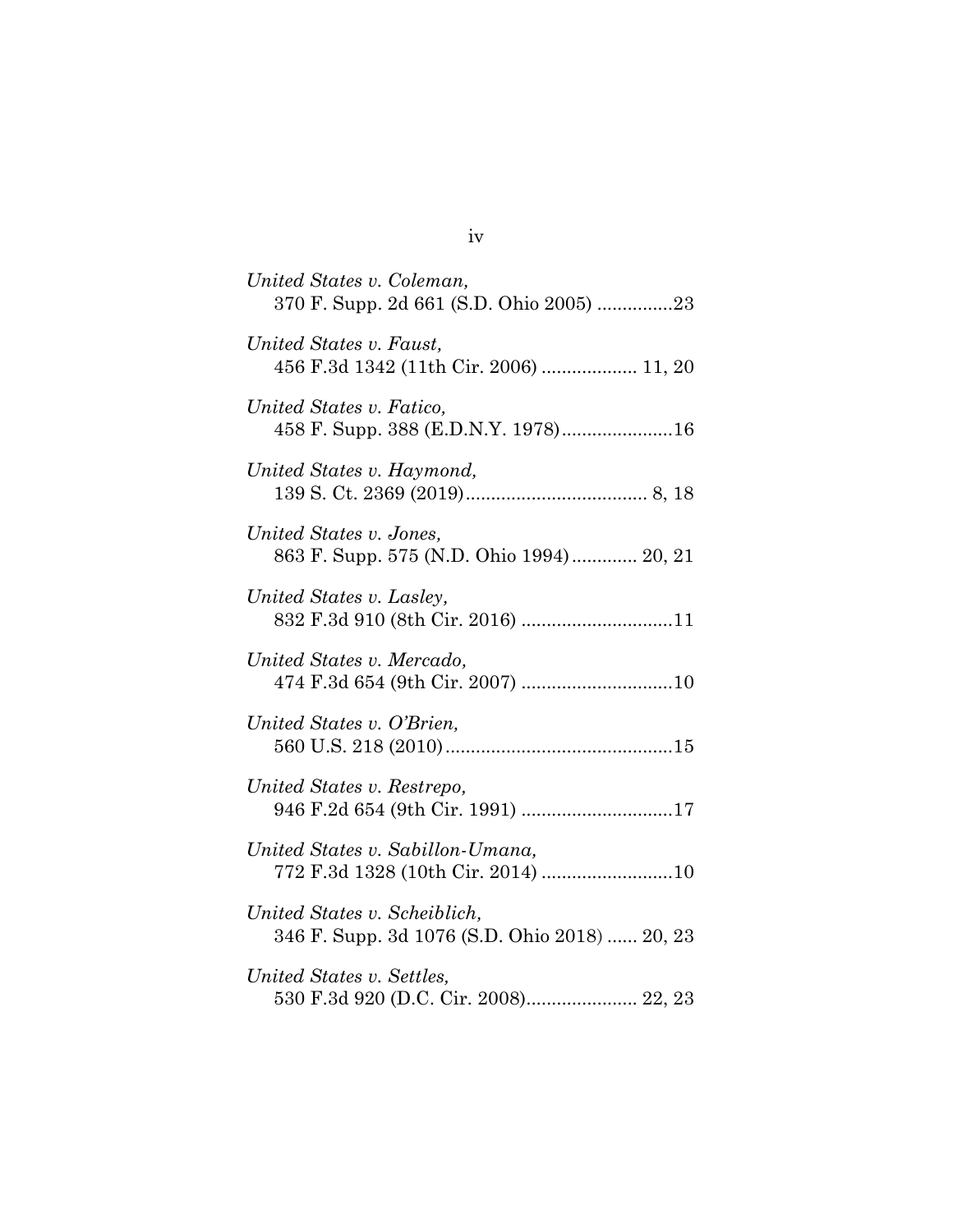| United States v. St. Hill,                                                 |
|----------------------------------------------------------------------------|
| United States v. Watts,                                                    |
| United States v. White,<br>551 F.3d 381 (6th Cir. 2008)  5, 10, 11, 13, 22 |
| Constitution                                                               |
|                                                                            |
|                                                                            |
| <b>Statutes</b>                                                            |
|                                                                            |
|                                                                            |
|                                                                            |
|                                                                            |
|                                                                            |
| <b>Guidelines Provisions</b>                                               |
|                                                                            |

## v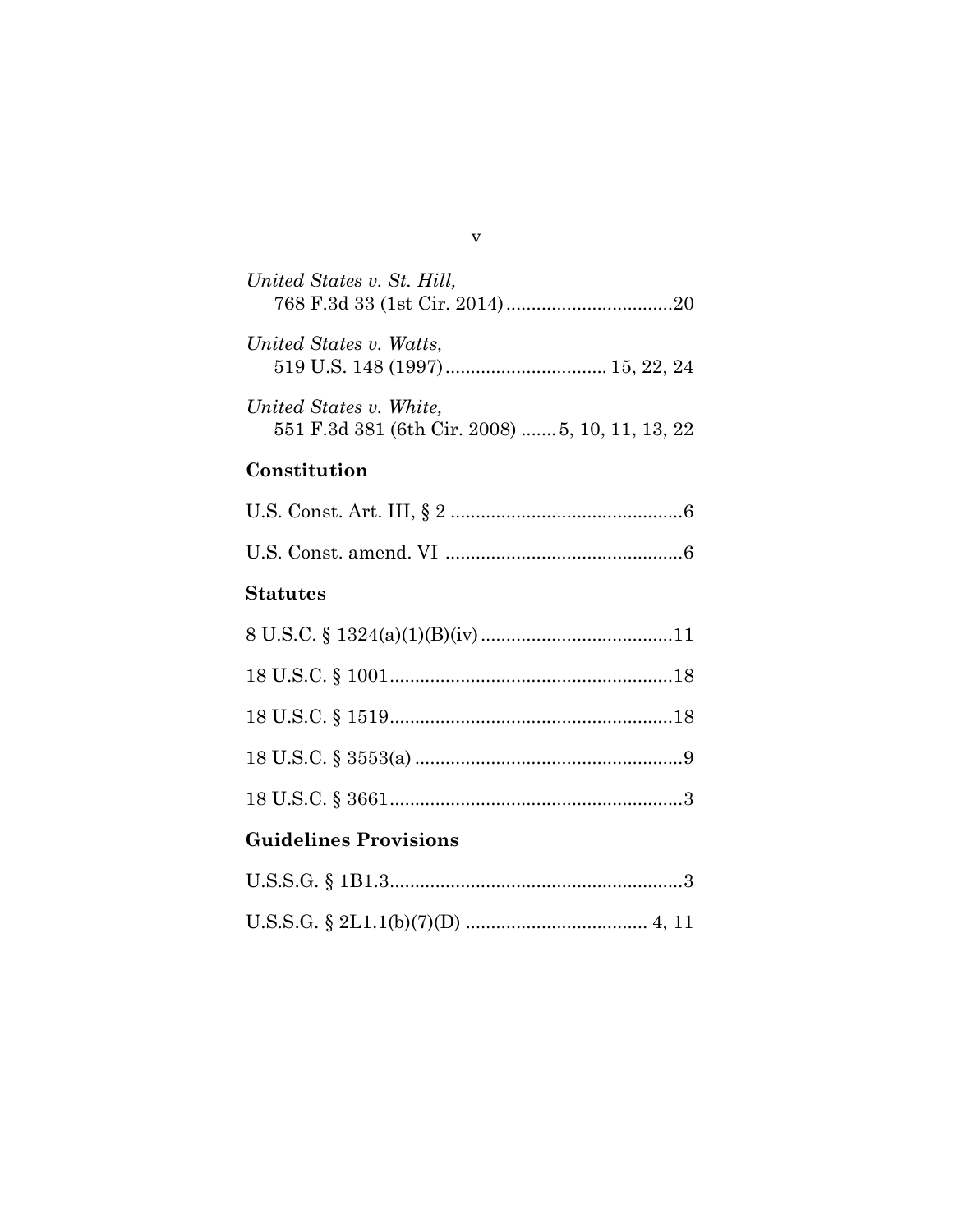| <b>Other Authorities</b>                                                                                                                              |
|-------------------------------------------------------------------------------------------------------------------------------------------------------|
| Barry L. Johnson,<br>The Puzzling Persistence of Acquitted<br>Conduct in Federal Sentencing, and<br>What Can be Done About It,                        |
| C.M.A. McCauliff,<br>Burdens of Proof: Degrees of Belief,<br>Quanta of Evidence, or Constitutional<br>Guarantees?,<br>35 Vand. L. Rev. 1293 (1982) 17 |
| Eang Ngov,<br>Judicial Nullification of Juries: The Use<br>of Acquitted Conduct at Sentencing,                                                        |
|                                                                                                                                                       |

Nancy Gertner, *A Short History of American Sentencing: Too Little Law, Too Much Law, or Just Right*, 100 J. of Crim. L. and

Criminology 691 (2010).........................................6

vi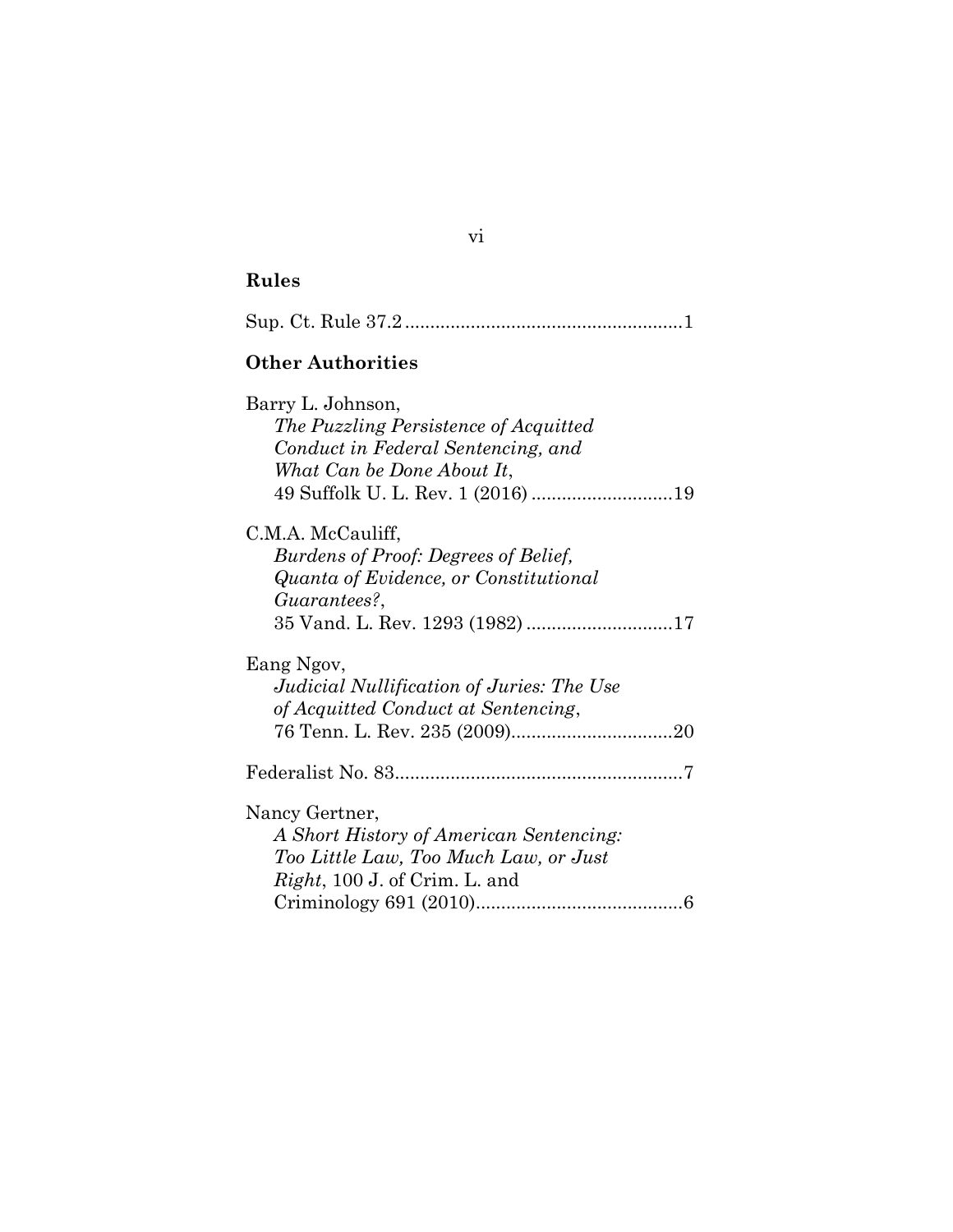| National Association of Criminal Defense<br>Lawyers, The Trial Penalty: The Sixth<br>Amendment Right to Trial on the Verge |
|----------------------------------------------------------------------------------------------------------------------------|
| of Extinction and How to Save It (2018),                                                                                   |
| https://www.nacdl.org/Document/TrialPe                                                                                     |
| naltySixthAmendmentRighttoTrialNear                                                                                        |
|                                                                                                                            |
| Vikrant P. Reddy & Jordan Richardson,<br>Why the Founders Cherished the Jury,                                              |
|                                                                                                                            |
| 4 William Blackstone, Commentaries (1769)14                                                                                |

vii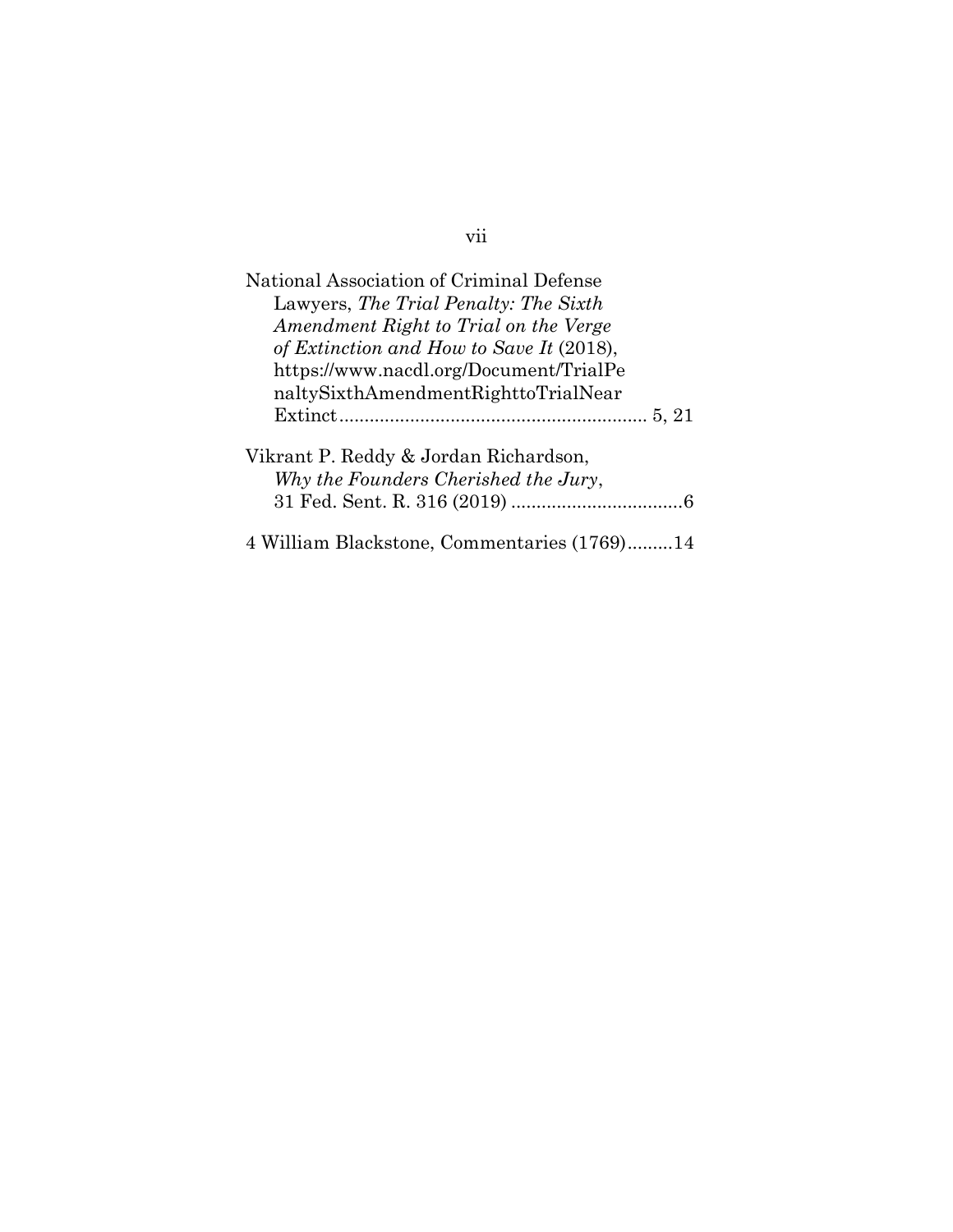## **BRIEF OF** *AMICI CURIAE*  **IN SUPPORT OF PETITIONER**

Under Supreme Court Rule 37.2, *amici curiae*  respectfully submit this brief in support of Petitioner.<sup>1</sup>

#### **INTEREST OF** *AMICI CURIAE*

Americans for Prosperity Foundation ("AFPF") is a 501(c)(3) nonprofit organization committed to educating and training Americans to be courageous advocates for the ideas, principles, and policies of a free and open society. As part of this mission, it appears as *amicus curiae* before federal and state courts. AFPF is part of a transpartisan coalition of organizations that advocate for an array of improvements to the criminal justice system that enhance public safety and ensure the protection of constitutional rights. To be clear, AFPF believes what Petitioner did and was convicted of is deserving of punishment. But AFPF also believes the Sixth Amendment jury trial right and related due process requirement that the government must prove, beyond a reasonable doubt, each fact necessary to support a sentence must be honored.

The R Street Institute is a non-profit, nonpartisan public policy research organization. R Street's mission is to engage in policy research and educational

<sup>1</sup> All parties have consented to the filing of this brief after receiving timely notice. *Amici* state that no counsel for a party authored this brief in whole or in part and that no person other than *amici* or its counsel made any monetary contributions intended to fund the preparation or submission of this brief.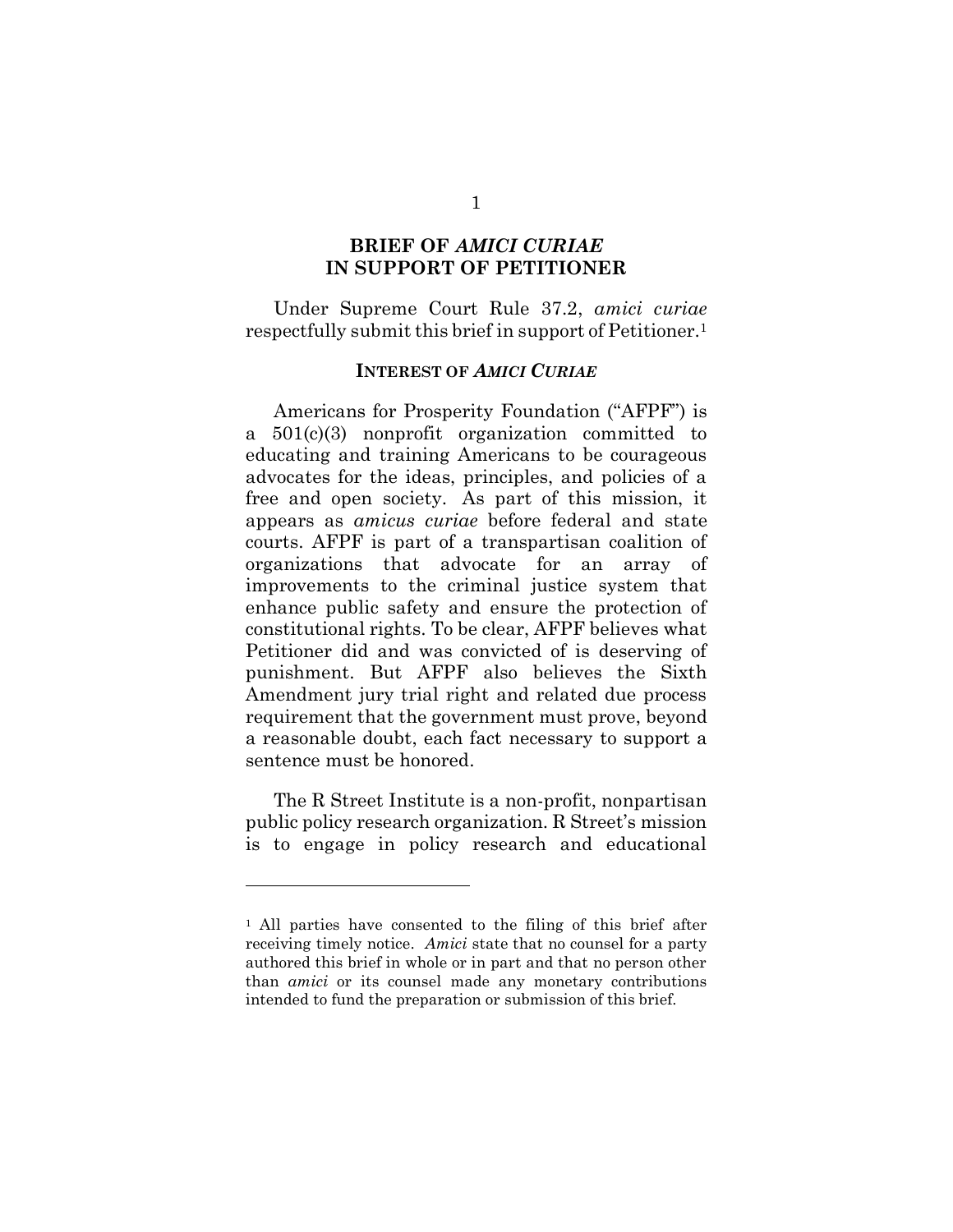outreach that promotes free markets, as well as limited yet effective government, including properly calibrated legal and regulatory frameworks that support individual liberty and economic growth.

Dream Corps is a 501(c)(3) nonprofit organization committed to closing prison doors and opening doors of opportunity. Our organization works across the United States to reform our criminal justice system at the federal, state, and local level through our "Dream Corps JUSTICE" program. Dream Corps JUSTICE centers directly impacted people, brings together diverse stakeholders, and mobilizes cultural influencers to provide bi-partisan solutions. A number of our members and their families are directly impacted by the issues before this Court, raised in the *amicus* below.

#### **SUMMARY OF ARGUMENT**

Trial courts can and should reverse a jury's guilty verdict when the prosecution fails to adduce sufficient evidence for any rational jury to have reached that decision. And courts can and should vacate guilty verdicts flowing from constitutional violations, in cases where new evidence emerges showing the defendant is actually innocent, and other appropriate cases. Likewise, judge-found facts at sentencing justifying leniency pose no constitutional problem. None of these judicial actions violate the core tenants of our justice system.

But a sentencing judge should not be allowed to functionally overrule a jury's *acquittal* of a criminal defendant and punish him for that same acquitted conduct. Yet all too many criminal defendants who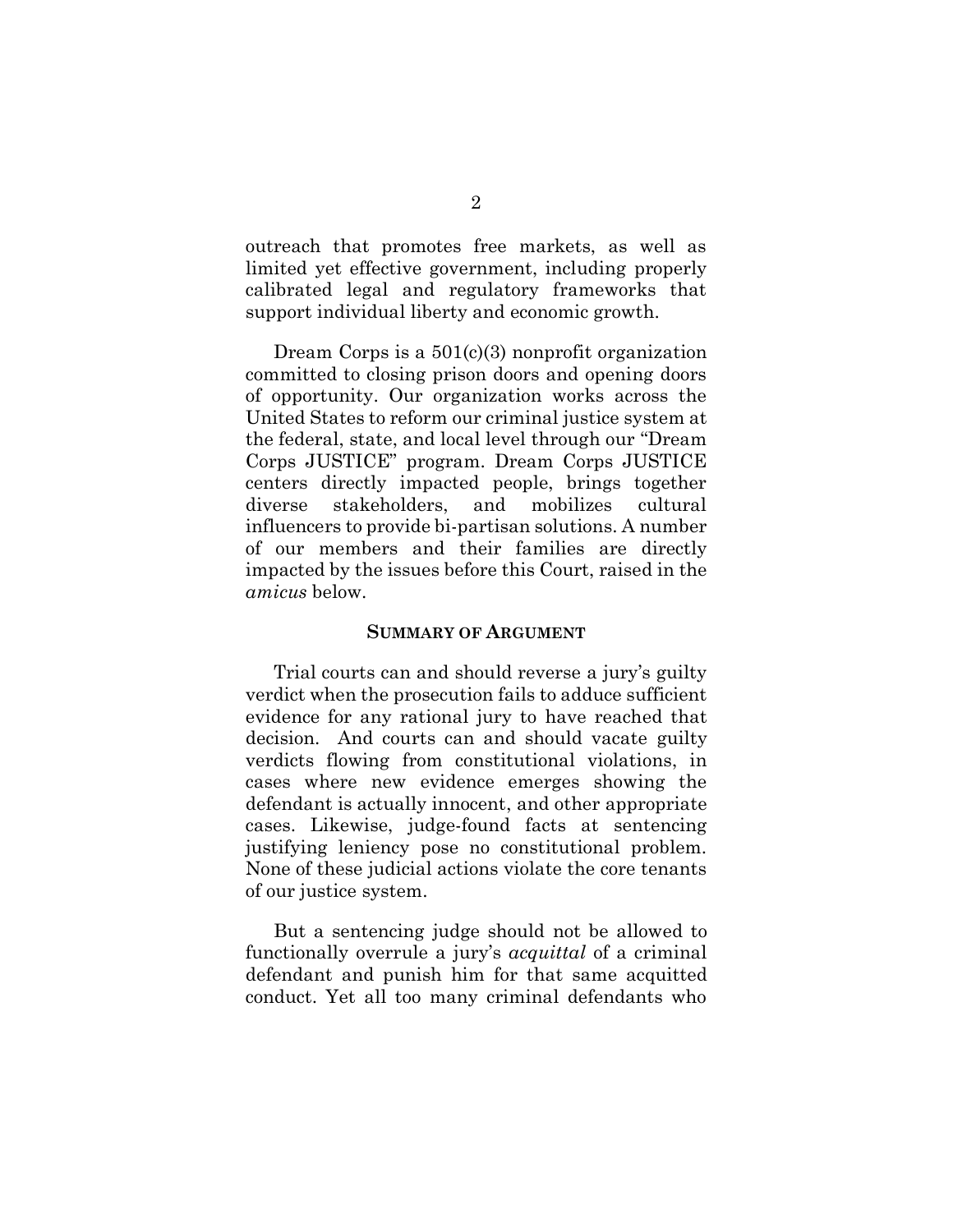were acquitted of more serious criminal charges but convicted on one or more lower charges face judges doing just that. How is this constitutionally dubious sentencing practice possible? Put simply, many lower courts have mistakenly overread this Court's per curiam decision in *Watts* to permit sentencing judges to do what *Apprendi* and its progeny later prohibited; namely, find facts that increase the punishment beyond that authorized by the jury's findings of guilt.

To be sure, at trial, due process requires the prosecution to prove every fact necessary for conviction beyond a reasonable doubt. And if a jury determines the government has not met that high burden with respect to one or more charges, that results in a not-guilty verdict for those charges, even though the jury might reach a guilty verdict on different charges in the same trial.

But when a defendant in these circumstances is sentenced for the charge(s) he or she *was* convicted of, very different rules apply. At that point, under the federal sentencing regime, it is the trial judge—not the jury—who makes factual findings relevant to determining the Guidelines range and what the defendant's sentence should be. At sentencing, the preponderance of the evidence standard applies. That standard, which is a far lower bar than the reasonable doubt standard, is met if the *judge* finds it is more likely than not the conduct occurred. And by statute, "[n]o limitation shall be placed on the information concerning the background, character, and conduct of a person convicted of an offense which a court . . . may . . . consider for the purpose of imposing an appropriate sentence." 18 U.S.C. § 3661. *See also*  U.S.S.G. § 1B1.3.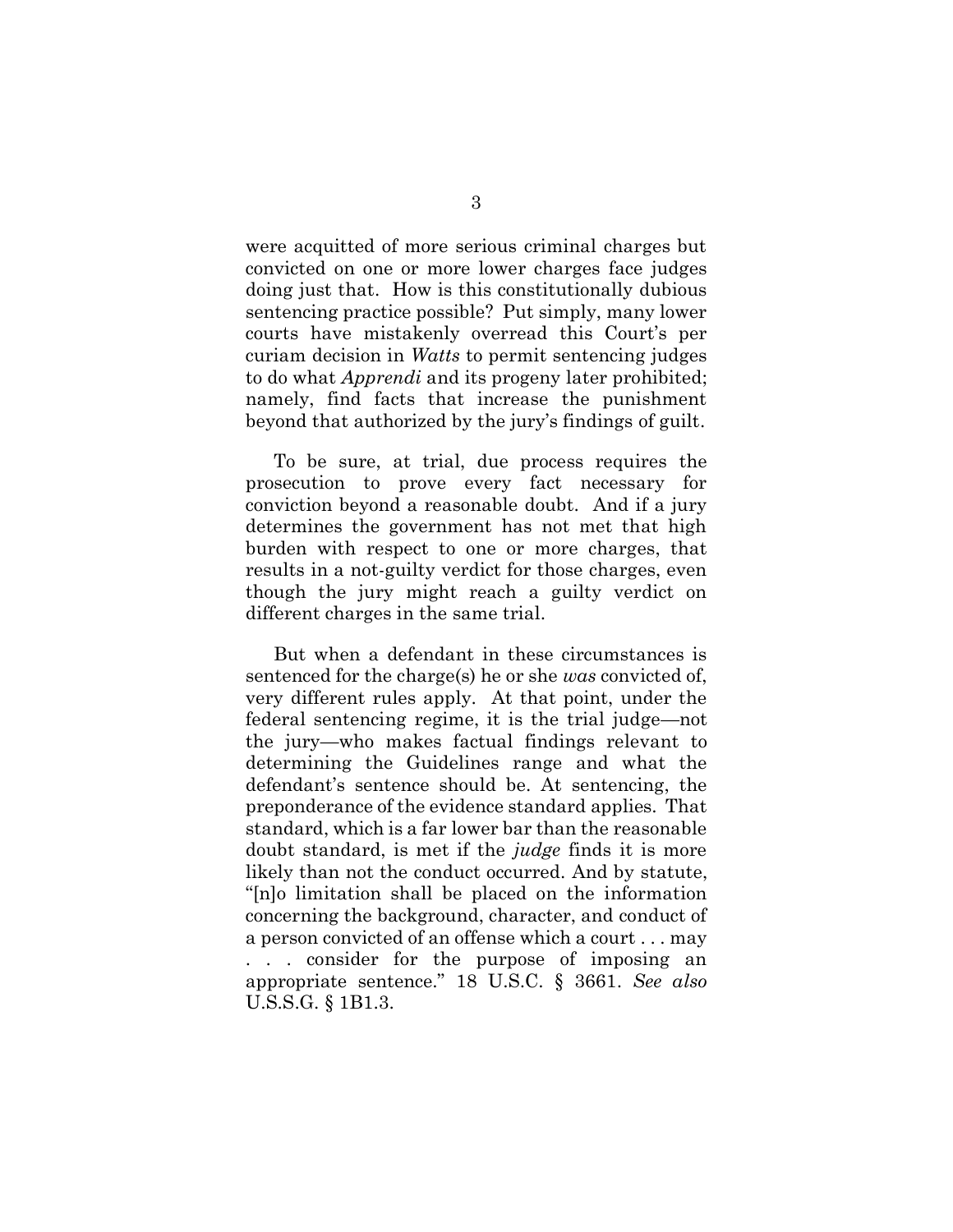Taken together, this means a trial court can find at sentencing—using a lower standard of proof—that the defendant committed alleged conduct a jury just found the defendant not guilty of, and then rely on these factual findings to legally justify increased punishment. In other words, unless the defendant is found not guilty of all charges, the trial judge can dramatically increase the punishment for the charges the defendant *was* convicted of based on alleged conduct the defendant was acquitted of. And, given the extremely broad nature of federal sentencing, this allows acquitted conduct to dramatically increase the term of incarceration.

That is exactly what happened here. Based on the charges Mr. Gaspar-Felipe was convicted of, and facts found by the jury, his Guidelines range would have been 27–33 months. But because the district court included the acquitted conduct in calculating Mr. Gaspar-Felipe's Guidelines range, it increased to 78– 97 months based on a ten-level enhancement arising out of the same facts the jury failed to find have been proven. *See* Pet. App. 4a. Yet, despite the jury's decision, the district court applied a ten-level enhancement pursuant to U.S.S.G.  $\S$  2L1.1(b)(7)(D), and the Guidelines range was increased because of acquitted conduct. The district court sentenced him to 78 months followed by 3 years supervised release by, in essence, overruling the jury's decision.

That counterintuitive result is wrong. Acquittedconduct sentencing flips the presumption of innocence on its head by allowing judges to functionally overrule unanimous jury acquittals based on judge-found facts using the far lower preponderance standard, gutting the Sixth Amendment's jury-trial right. At a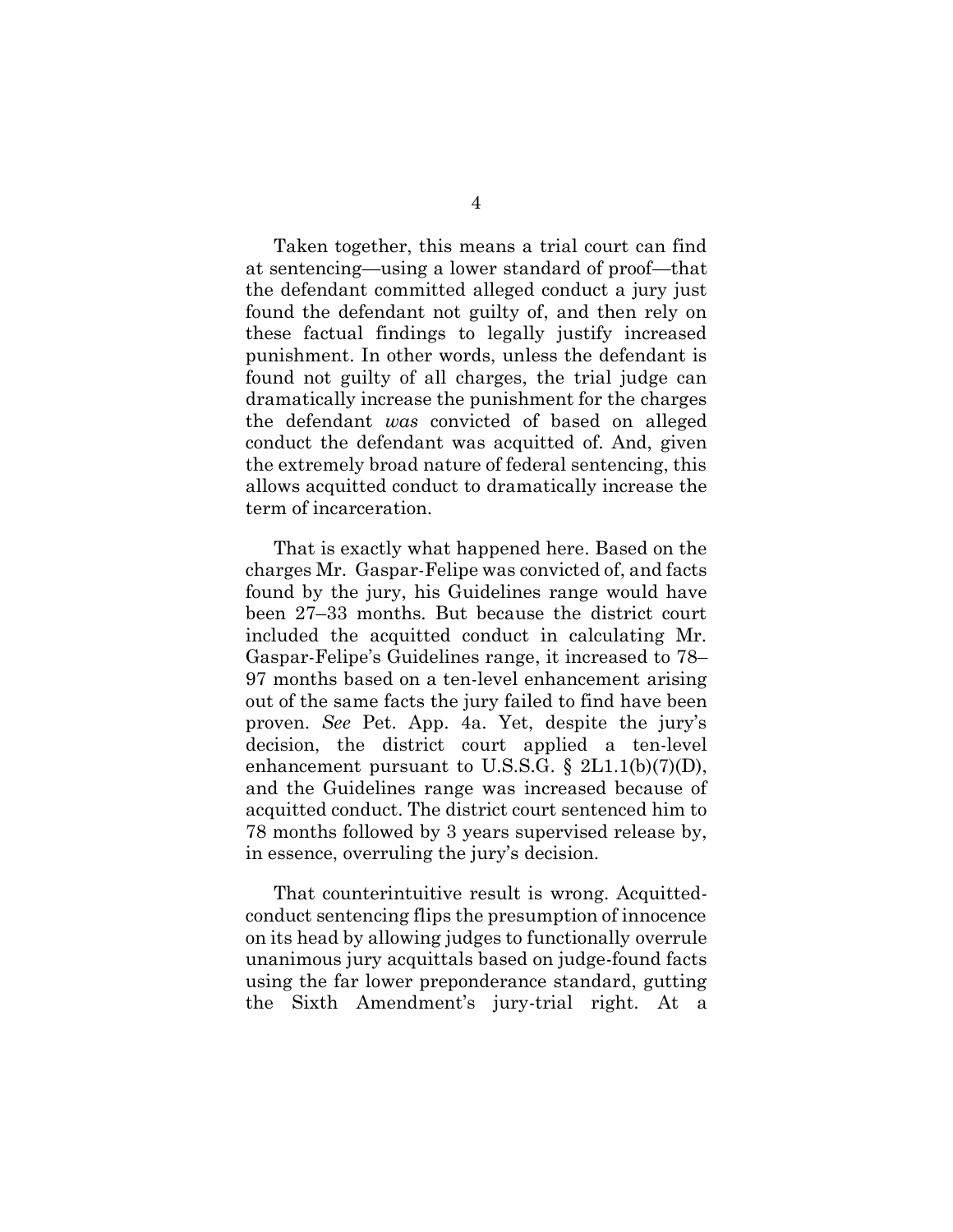minimum, the Sixth Amendment jury-trial right, coupled with the due process requirement that all facts necessary to legally authorize punishment must be proven beyond a reasonable doubt, should bar judges from using the same alleged conduct a jury acquitted a defendant of to justify dramatically increasing a defendant's Guidelines range and sentence.

The real-world stakes of this case are high. Acquitted-conduct sentencing contributes to what is known as the "trial penalty" and to the government's ability to coerce guilty pleas. *See generally* National Association of Criminal Defense Lawyers, *The Trial Penalty: The Sixth Amendment Right to Trial on the Verge of Extinction and How to Save It* (2018), [https://www.nacdl.org/Document/TrialPenaltySixthA](https://www.nacdl.org/Document/TrialPenaltySixthAmendmentRighttoTrialNearExtinct) [mendmentRighttoTrialNearExtinct.](https://www.nacdl.org/Document/TrialPenaltySixthAmendmentRighttoTrialNearExtinct) This should not be allowed to stand. And this case presents an ideal vehicle for correcting this injustice.

#### **ARGUMENT**

**I. ACQUITTED-CONDUCT SENTENCING CANNOT BE SQUARED WITH THE SIXTH AMENDMENT.**

## **A. The Sixth Amendment Requires Juries Find All Facts Legally Necessary to Justify a Defendant's Sentence.**

"It is hard to overemphasize the importance of trial by jury for our revolutionary ancestors who wrote the Declaration of Independence, framed the Constitution, ratified it in state conventions, and explained it in the Federalist Papers." *United States v. White*, 551 F.3d 381, 392 (6th Cir. 2008) (en banc)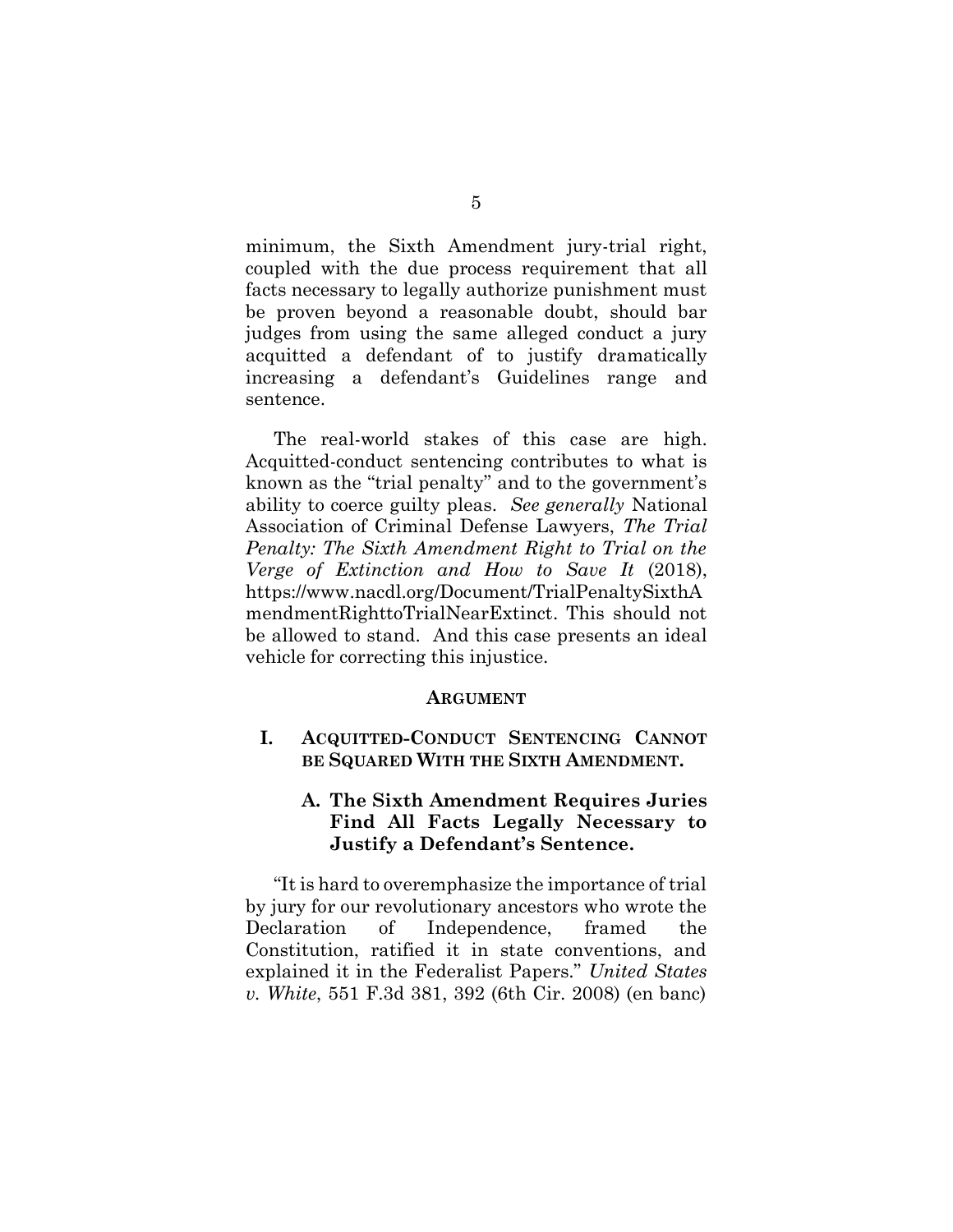(Merritt, J., dissenting). *See generally* Vikrant P. Reddy & Jordan Richardson, *Why the Founders Cherished the Jury*, 31 Fed. Sent. R. 316 (2019). Under the Sixth Amendment, "[i]n all criminal prosecutions, the accused shall enjoy the right to a speedy and public trial, by an impartial jury[.]" U.S. Const. amend. VI. The jury-trial right is also memorialized in Article III itself: "The Trial of all Crimes . . . shall be by Jury[.]" U.S. Const. Art. III, § 2. This constitutional guarantee is unique because it is "the only one to appear in both the body of the Constitution and the Bill of Rights[.]" *Neder v. United States*, 527 U.S. 1, 30 (1999) (Scalia, J., concurring in part, dissenting in part).

The jury-trial "right is no mere procedural formality, but a fundamental reservation of power in our constitutional structure. Just as suffrage ensures the people's ultimate control in the legislative and executive branches, jury trial is meant to ensure their control in the judiciary." *Blakely v. Washington*, 542 U.S. 296, 305–06 (2004) (Scalia, J.); *see also Neder*, 527 U.S. at 30 (Scalia, J., concurring in part, dissenting in part) (characterizing jury trial right as "the spinal column of American democracy"). "[T]he institution of the jury was the final check to hold all three branches accountable."<sup>2</sup> Reddy & Richardson, 31 Fed. Sent. R. 316.

<sup>2</sup> "In colonial times, . . . juries were de facto sentencers with substantial power. . . . In fact, several colonies explicitly provided for jury sentencing." Nancy Gertner, *A Short History of American Sentencing: Too Little Law, Too Much Law, or Just Right*, 100 J. of Crim. L. and Criminology 691, 692–93 (2010).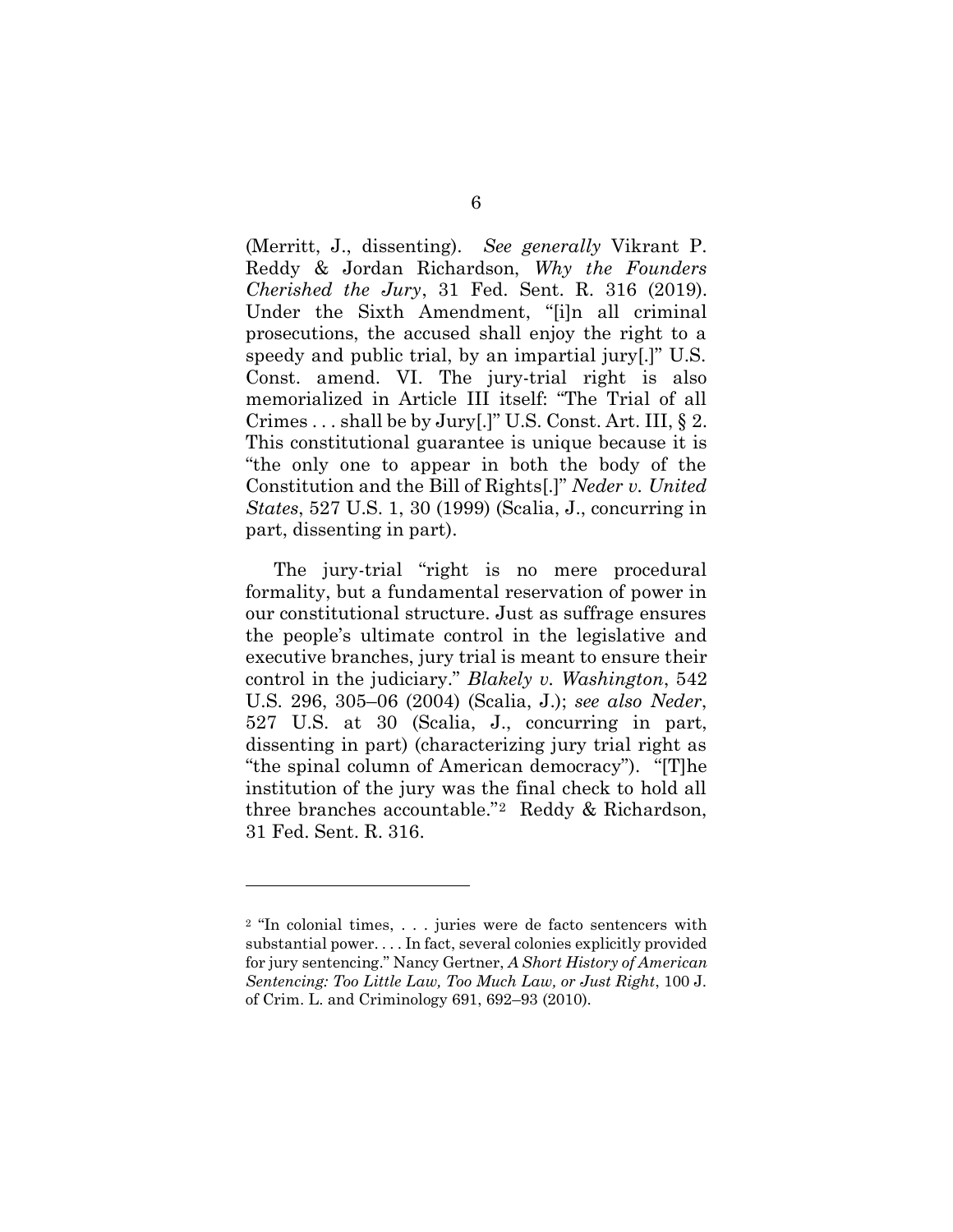"[T]he jury-trial guarantee was one of the least controversial provisions of the Bill of Rights. It has never been efficient; but it has always been free." *Apprendi v. New Jersey*, 530 U.S. 466, 498 (2000) (Scalia, J., concurring). As Alexander Hamilton wrote: "The friends and adversaries of the plan of the convention, if they agree in nothing else, concur at least in the value they set upon the trial by jury: Or if there is any difference between them it consists in this; the former regard it as a valuable safeguard to liberty, the latter represent it as the very palladium of free government." Federalist No. 83.

As Justice Scalia explained, the jury trial right "has no intelligible content unless it means that all the facts which must exist in order to subject the defendant to a legally prescribed punishment *must* be found by the jury." *Apprendi*, 530 U.S. at 499 (Scalia, J., concurring). This means that "[i]f you're charged with a crime, the Sixth Amendment guarantees you the right to a jury trial. From this, it follows the prosecutor must prove to a jury all of the facts *legally necessary* to support your term of incarceration." *Hester v. United States*, 139 S. Ct. 509, 509 (2019) (Gorsuch, J., joined by Sotomayor, J., dissenting from denial of certiorari) (emphasis added).

"The Sixth Amendment, together with the Fifth Amendment's Due Process Clause, requires that each element of a crime be either admitted by the defendant, or proved to the jury beyond a reasonable doubt." *Jones v. United States*, 574 U.S. 948, 948 (2014) (Scalia, J., joined by Thomas, Ginsburg, JJ., dissenting from denial of certiorari)). "Any fact that increases the penalty to which a defendant is exposed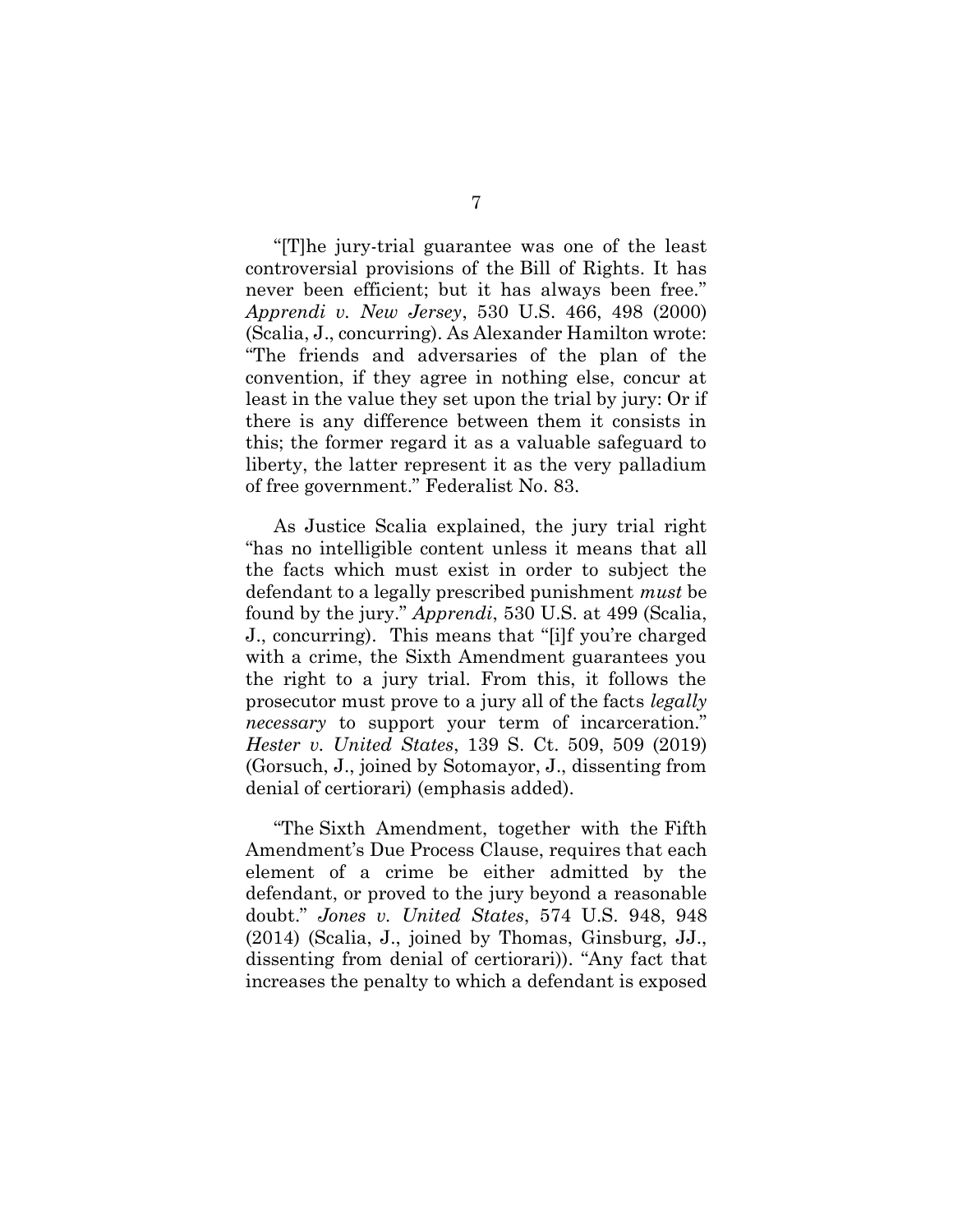constitutes an element of a crime," which cannot be found by a judge at sentencing. *Id.*

Instead, "all facts essential to imposition of the level of punishment that the defendant receives whether the statute calls them elements of the offense, sentencing factors, or Mary Jane—must be found by the jury beyond a reasonable doubt." *Ring v. Arizona*, 536 U.S. 584, 610 (2002) (Scalia, J., concurring). "[A]ny increase in a defendant's authorized punishment contingent on the finding of a fact requires a jury and proof beyond a reasonable doubt no matter what the government chooses to call the exercise." *United States v. Haymond*, 139 S. Ct. 2369, 2379 (2019) (cleaned up). *See also Blakely*, 542 U.S. at 306–07 ("The jury could not function as circuit breaker in the State's machinery of justice if it were relegated to making a determination that the defendant at some point did something wrong[.]").

As Justice Thomas has suggested, since "a 'crime' includes every fact that is by law a basis for imposing or increasing punishment," to determine whether the Sixth Amendment bars use of judge-found facts to justify enhanced sentencing, "[o]ne need only look to the kind, degree, or range of punishment to which the prosecution is by law entitled for a given set of facts. Each fact necessary for that entitlement is an element." *Apprendi*, 530 U.S. at 501 (Thomas, J., concurring). And, of course, elements are subject to the Sixth Amendment jury-trial right and must be proven beyond a reasonable doubt. *See also Blakely*, 542 U.S. at 301, 304. That did not happen here.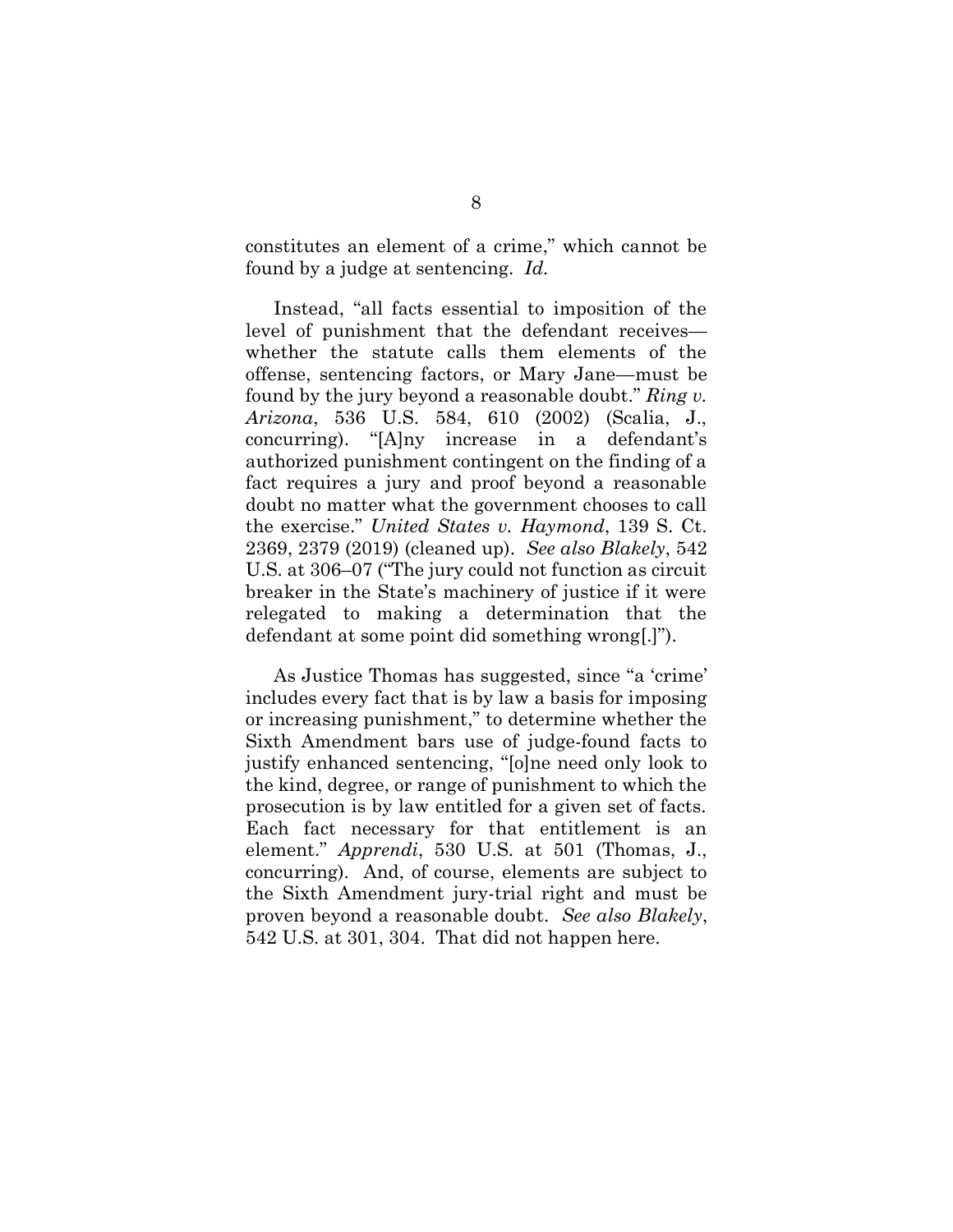## **B. Reliance on Acquitted Conduct to Double Mr. Gaspar-Felipe's Sentence Violated His Sixth Amendment Rights.**

The district court's reliance on conduct a jury acquitted Mr. Gaspar-Felipe of dramatically increased both his Guidelines range and actual sentence. Had the district court sentenced him to 78 months when the Guidelines range was set at 27–33 months (as it would have been sans the acquitted conduct), the sentence imposed in this case would likely be substantively unreasonable. *See* Pet. 6, 16. Several factors suggest an upward variance of this magnitude could not be justified under the 18 U.S.C. § 3553(a) factors without reference to the acquitted conduct. *See Gall v. United States,* 552 U.S. 38, 50 (2007) (the greater the variance, the more compelling the justification must be).

That is because, as Justice Scalia, joined by Justices Ginsburg and Thomas, has explained, "any fact necessary to prevent a sentence from being substantively unreasonable—thereby exposing the defendant to the longer sentence—is an element that must be either admitted by the defendant or found by the jury. It may not be found by a judge." *Jones*, 574 U.S. at 949 (Scalia, J., dissenting from denial of certiorari). Indeed, this case presents the precise situation Justice Scalia warned of in *Rita v. United States*, 551 U.S. 338, 374–75 (2007) (Scalia, J., concurring in part), in which judicial factfinding violates the Sixth Amendment as applied to a particular defendant—regardless whether these judge-found facts related to uncharged or, as here,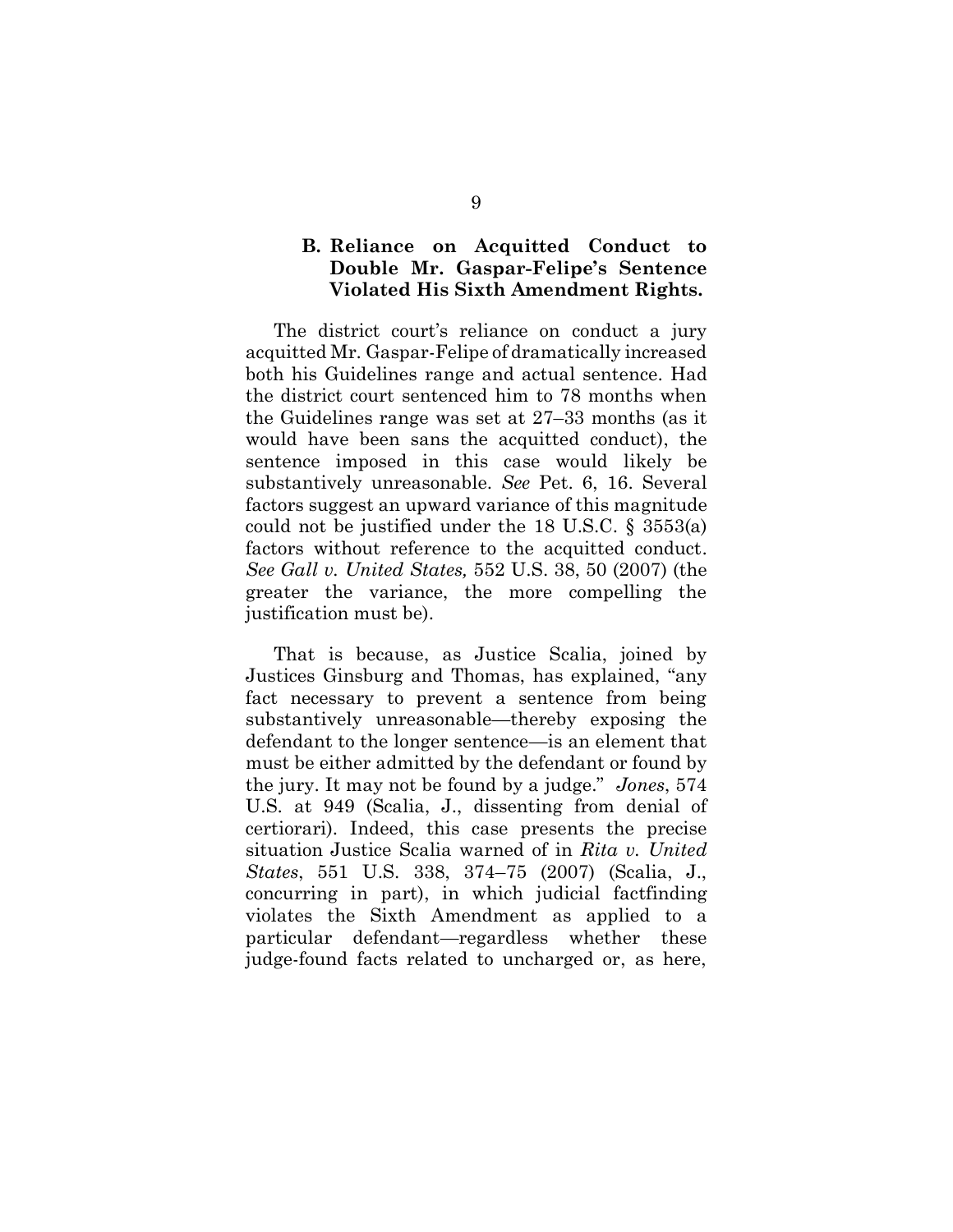acquitted conduct.<sup>3</sup> *See id.* at 366 (Stevens, J., joined in part by Ginsburg, J., concurring) ("Such a hypothetical case should be decided if and when it arises"). That is because "[t]he Constitution prohibits allowing a judge alone to make a finding that raises the sentence beyond the sentence that could have lawfully been imposed by reference to facts found by the jury or admitted by the defendant." <sup>4</sup> *United States v. Booker*, 543 U.S. 220, 313 (2005) (Thomas, J., dissenting); *see also United States v. Sabillon-Umana*, 772 F.3d 1328, 1331 (10th Cir. 2014) (Gorsuch, J.) (questioning constitutionality of judge changing defendant's sentence "within the statutorily authorized range based on facts the judge finds without the aid of a jury or the defendant's consent").

"The fact that a jury has not authorized a particular punishment is never more clear than when the jury is asked for, yet specifically withholds, that authorization." *United States v. Mercado*, 474 F.3d 654, 664 (9th Cir. 2007) (Fletcher, J., dissenting). So too here. By special interrogatory, the jury was specifically asked: "Do you unanimously agree, by

<sup>&</sup>lt;sup>3</sup> "[T]here is a fundamental difference . . . between facts that *must* be found in order for a sentence to be lawful, and facts that individual judges *choose* to make relevant to the exercise of their discretion. The former, but not the latter, must be found by the jury beyond a reasonable doubt[.]" *Rita*, 551 U.S. at 373 (Scalia, J., concurring in part and concurring in the judgment) (cleaned up; emphasis in original).

<sup>4</sup> *Cf. White*, 551 F.3d at 386–87 (Merritt, J., dissenting) ("Because the sentence cannot be upheld as reasonable without accepting as true certain judge-found facts, the sentence represents an asapplied [Sixth Amendment] violation[.]").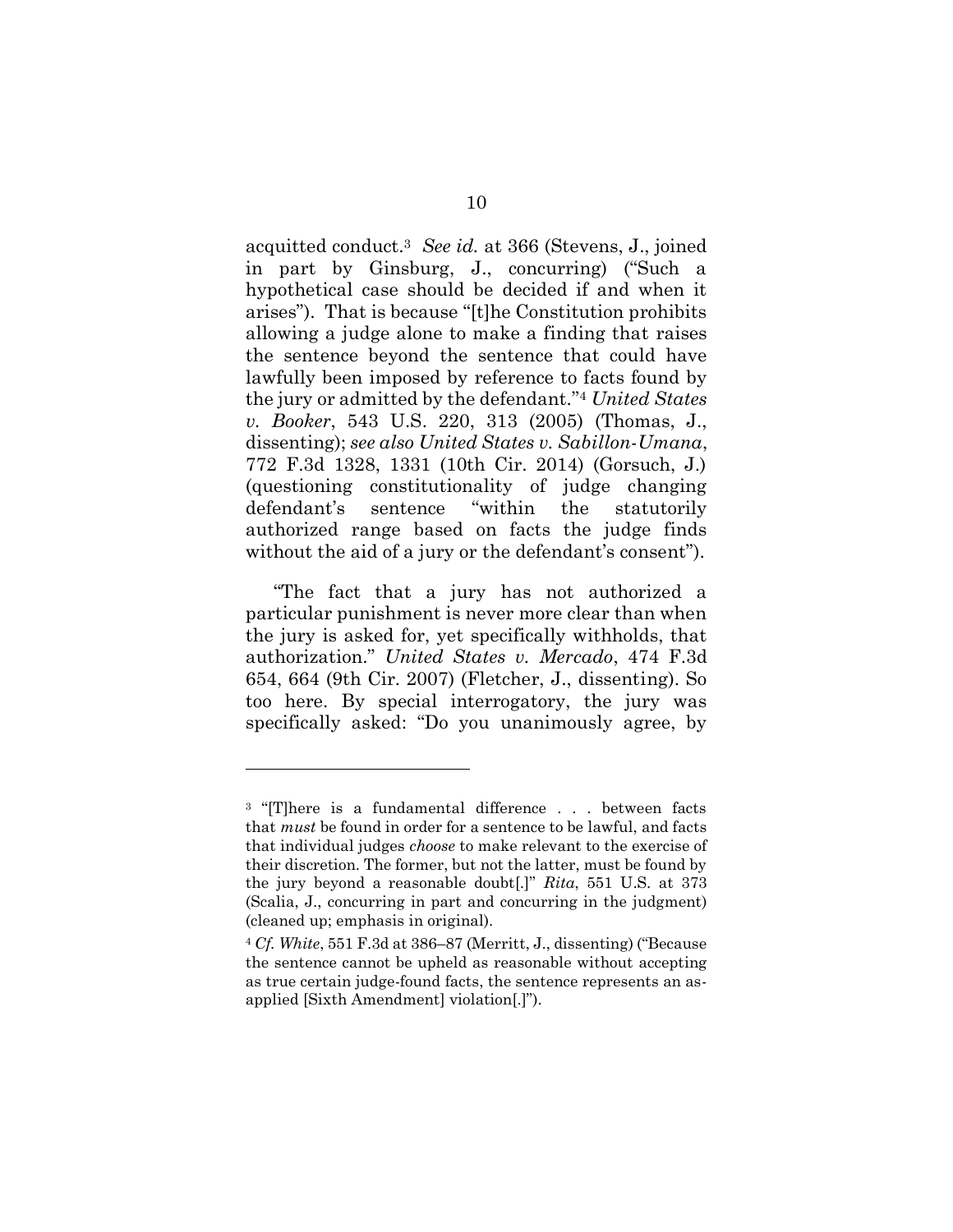proof beyond a reasonable doubt, that the offense charged in Count Three *resulted in* the death of said alien Tomas Juan-Tomas?" Pet. App. 84a. (emphasis added). *See also* Pet. App. 97a (jury instruction for Count Three). The jury checked "No."<sup>5</sup> Pet. App. 84a. Nonetheless, the district court relied on this conduct to dramatically increase Mr. Gaspar-Felipe's sentence by applying a ten-level enhancement pursuant to U.S.S.G. § 2L1.1(b)(7)(D). <sup>6</sup> *See* Pet. 6–7, 26–28. That was error of constitutional dimension, and it was far from harmless. *Cf. United States v. Canania*, 532 F.3d 764, 776 (8th Cir. 2008) (Bright, J., concurring).

"This has gone on long enough." *Jones*, 574 U.S. at 949 (Scalia, J., dissenting from denial of certiorari). For decades now, numerous federal judges have questioned the constitutionality of this sentencing practice. *See, e.g., United States v. Lasley*, 832 F.3d 910, 921 (8th Cir. 2016) (Bright, J., dissenting) (collecting cases); *United States v. Bell*, 808 F.3d 926, 932 (D.C. Cir. 2015) (Millett, J., concurring in the denial of rehearing en banc); *White*, 551 F.3d at 386– 97 (Merritt, J., dissenting); *United States v. Faust*, 456 F.3d 1342, 1348–53 (11th Cir. 2006) (Barkett, J.,

<sup>5</sup> This finding should have precluded imposition of the ten-level death enhancement pursuant to U.S.S.G. § 2L1.1(b)(7)(D). *Cf.* 8 U.S.C. § 1324(a)(1)(B)(iv) ("A person who violates subparagraph (A) shall, for each alien in respect to whom such a violation occurs— . . . *resulting in the death* of any person, be punished by death or imprisoned for any term of years or for life, fined under title 18, or both." (emphasis added)).

<sup>6</sup> Mr. "Gaspar-Felipe's PSR recommended this increase because '[Juan-Tomas] suffered death after being shot in the chest . . . by law enforcement.'" Pet. App. 18a.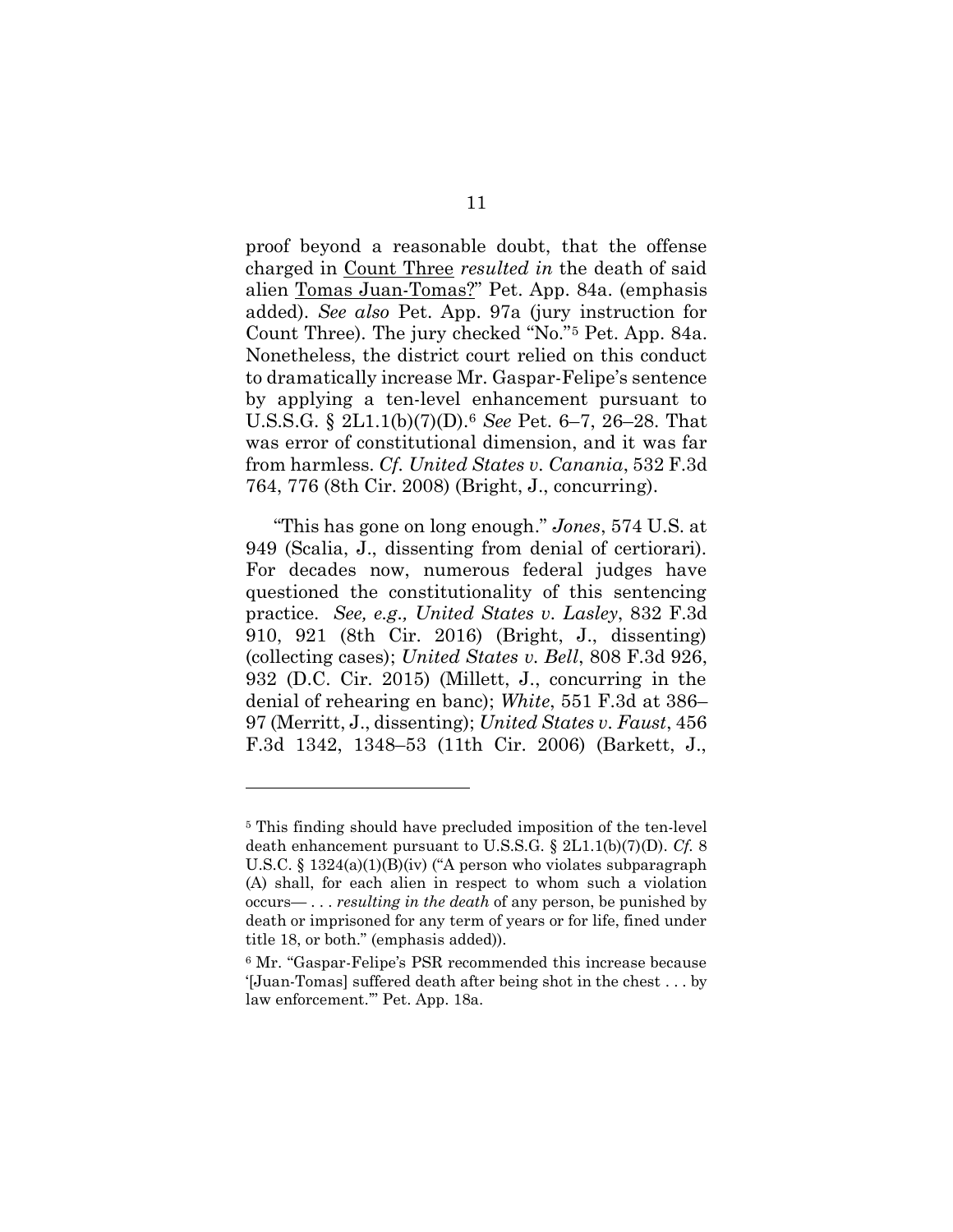specially concurring). Indeed, "many individual judges have expressed in concurrences and dissents the strongest concerns, bordering on outrage, about the compatibility of such a practice with the basic principles underlying our system of criminal justice." *United States v. Baylor*, 97 F.3d 542, 549 & n.2 (D.C. Cir. 1996) (Wald, J., specially concurring).

And for good reason:

Allowing judges to rely on acquitted or uncharged conduct to impose higher sentences than they otherwise would impose seems a dubious infringement of the rights to due process and to a jury trial. If you have a right to have a jury find beyond a reasonable doubt the facts that make you guilty, and if you otherwise would receive, for example, a five-year sentence, why don't you have a right to have a jury find beyond a reasonable doubt the facts that increase that five-year sentence to, say, a 20-year sentence?

*Bell*, 808 F.3d at 928 (Kavanaugh, J., concurring in the denial of rehearing en banc). Permitting "a judge to dramatically increase a defendant's sentence based on jury-acquitted conduct is at war with the fundamental purpose of the Sixth Amendments jurytrial guarantee." *Id.* at 929 (Millett, J., concurring in the denial of rehearing en banc). "There is something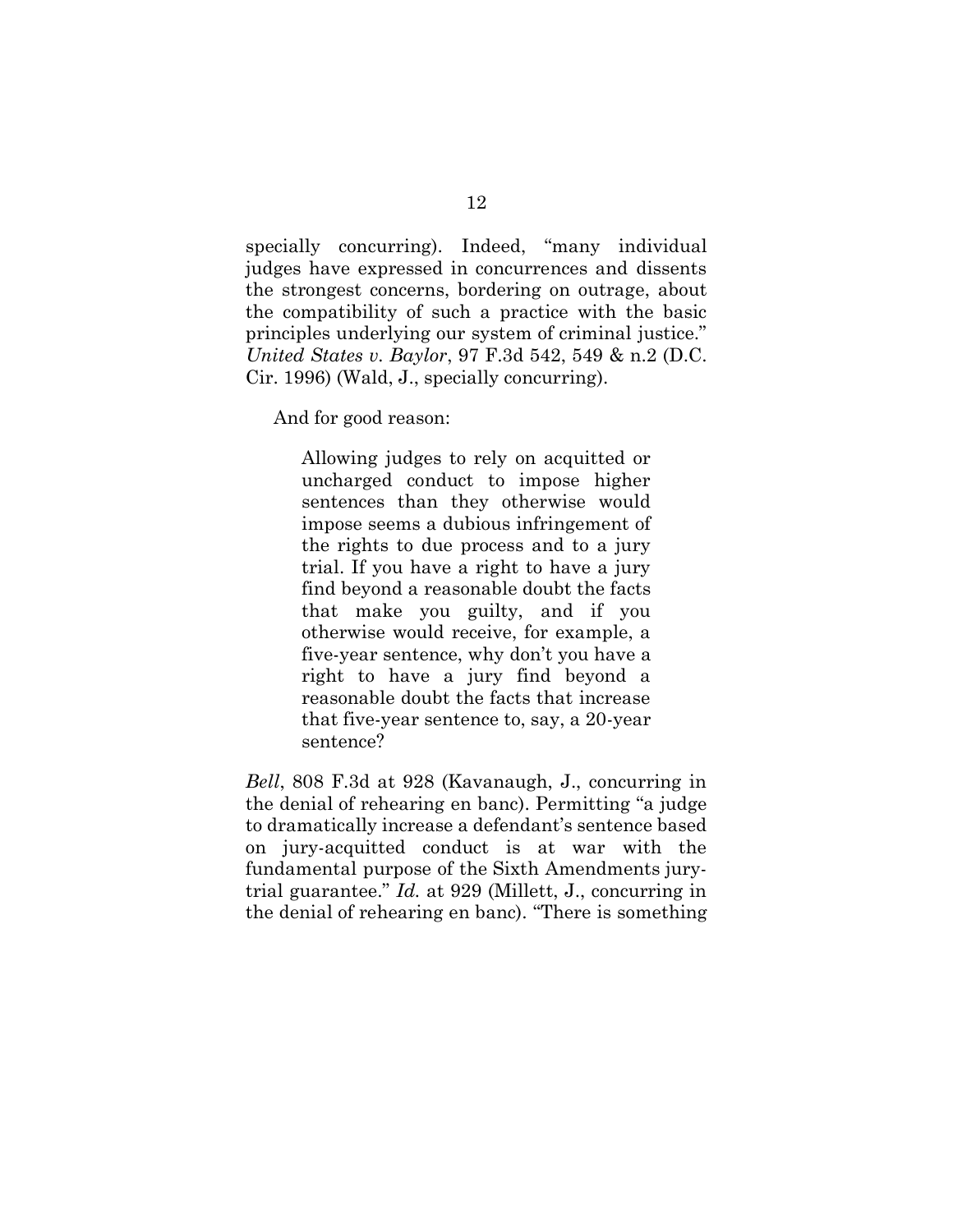fundamentally wrong with such a result." *Baylor*, 97 F.3d at 549 (Wald, J., specially concurring). 7

### **II. USE OF ACQUITTED CONDUCT AT SENTENCING GUTS THE PRESUMPTION OF INNOCENCE.**

Acquitted-conduct sentencing also flips the presumption of innocence on its head, allowing judges to make factual findings using the preponderance standard to punish defendants for alleged conduct upon which the jury specifically did not find guilt. This does not just "offer the government a second, if smaller, bite at the apple in criminal prosecutions": "When one looks to the practicalities of the criminal justice system, it becomes apparent that the most pernicious effect . . . is its implicit and often hopeless demand that, in order to avoid punishment for charged conduct, criminal defendants must prove their innocence under two drastically different standards at once." *Faust*, 456 F.3d at 1353 (Barkett, J., specially concurring).

## **A. The Reasonable Doubt Standard Protects Against Wrongful Punishment.**

The "presumption of innocence in favor of the accused is the undoubted law, axiomatic and elementary, and its enforcement lies at the foundation of the administration of our criminal law." *Coffin v.* 

<sup>7</sup> Ironically, "[t]he Declaration of Independence took George III to task for 'obstruct[ing] the Administration of Justice' by 'depriving us in many cases of the benefit of Trial by Jury,' which included punishing colonists after the jury had acquitted them." *White*, 551 F.3d at 393 (Merritt, J., dissenting).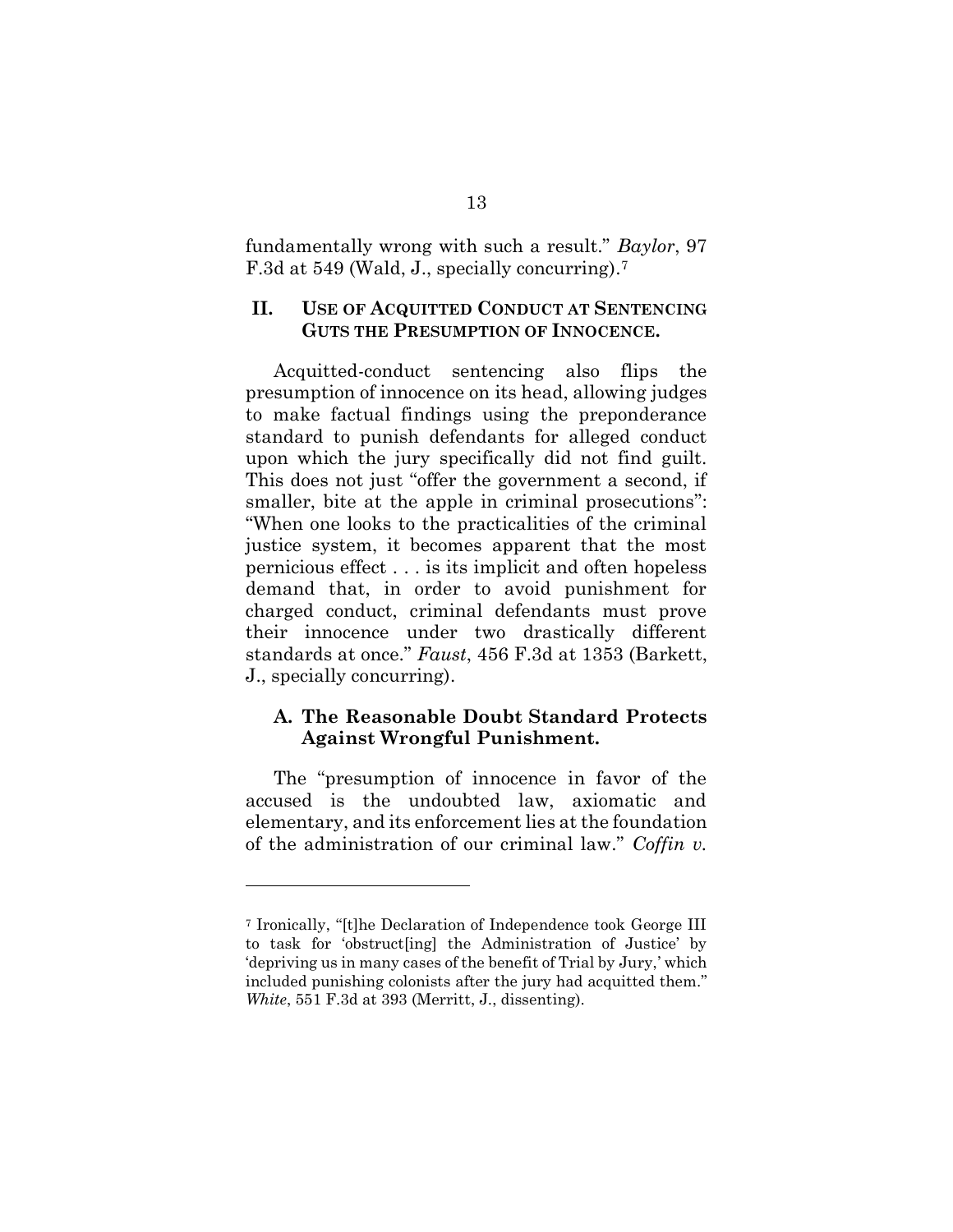*United States*, 156 U.S. 432, 453 (1895). Due process requires the government must affirmatively "pro[ve] beyond a reasonable doubt . . . every fact necessary to constitute the crime charged." *In re Winship*, 397 U.S. 358, 364 (1970). The reasonable doubt standard "give[s] concrete substance to the presumption of innocence," *id.* at 363—the notion that, as Sir William Blackstone put it, "it is better that ten guilty persons escape than that one innocent suffer." 4 William Blackstone, Commentaries 352 (1769). "The reasonable doubt standard plays a vital role in the American scheme of criminal procedure. It is a prime instrument for reducing the risk of convictions resting on factual error." *In re Winship*, 397 U.S. at 363 (emphasis added).

It also reflects fundamental societal value judgments enshrined in the Constitution:

> [U]se of the reasonable-doubt standard is indispensable to command the respect and confidence of the community in applications of the criminal law. It is critical that the moral force of the criminal law not be diluted by a standard of proof that leaves people in doubt whether innocent men are being condemned. It is also important in our free society that every individual going about his ordinary affairs have confidence that his government cannot adjudge him guilty of a criminal offense without convincing a proper factfinder of his guilt with the utmost certainty.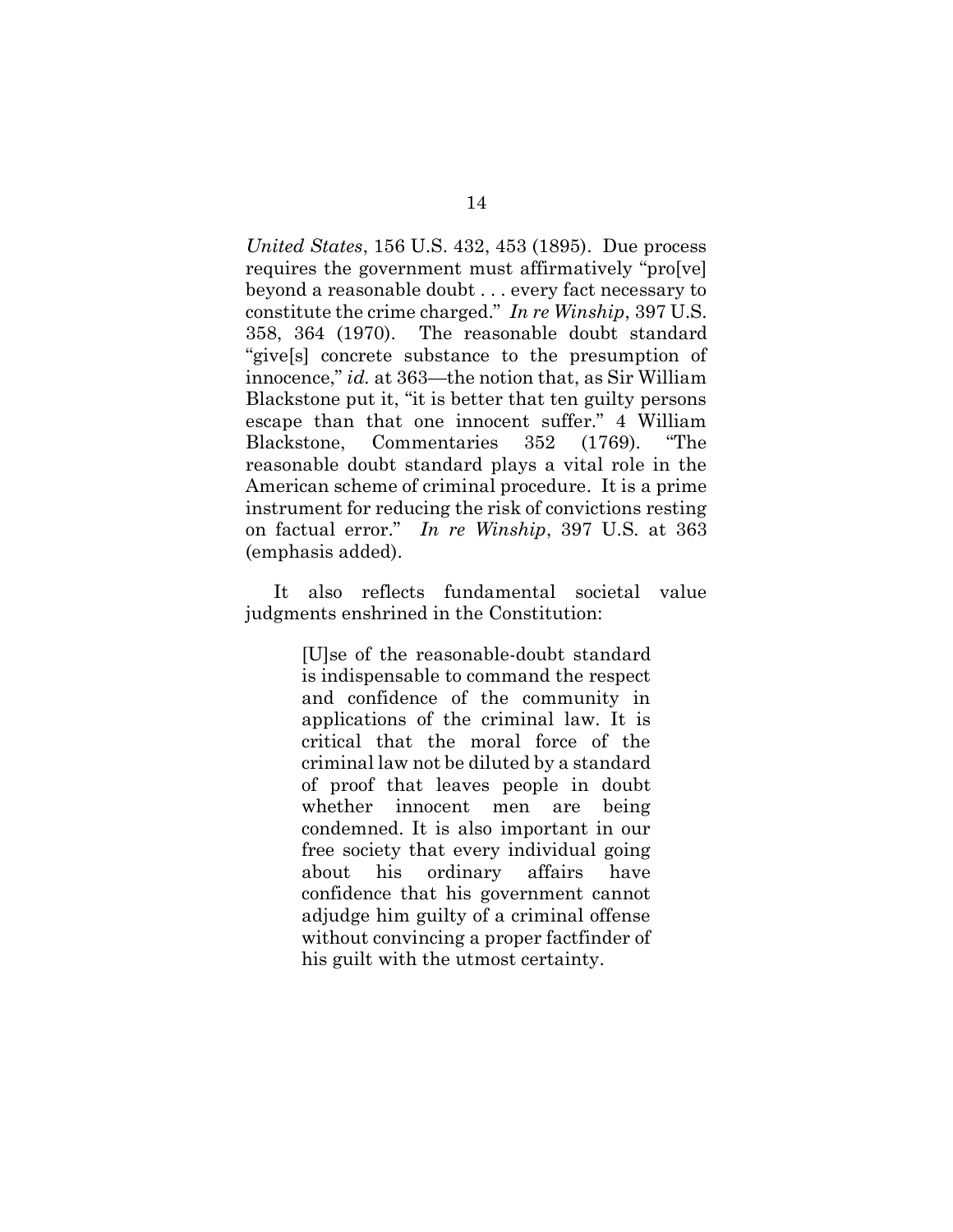*Id.* at 363–64. As Justice Harlan famously put it, "the requirement of proof beyond a reasonable doubt in a criminal case is bottomed on a fundamental value determination of our society that it is far worse to convict an innocent man than to let a guilty man go free." *Id.* at 372 (Harlan, J., concurring). *See also State v. Melvin*, 258 A.3d 1075, 1092 (N.J. 2021) ("To permit the re-litigation of facts in a criminal case under the lower preponderance . . . standard would render the jury's role in the criminal justice process null[.]"). "The heavy standard applied in criminal cases manifests our concern that the risk of error to the individual must be minimized even at the risk that some who are guilty might go free." *Addington v. Texas*, 441 U.S. 418, 428 (1979).

## **B. Judicial Factfinding Using the Lower Preponderance Standard to Overrule a Jury Acquittal Violates Due Process.**

At sentencing, the lower preponderance standard has been deemed to apply to so-called sentencing factors. *See United States v. O'Brien*, 560 U.S. 218, 224 (2010); *see also United States v. Watts*, 519 U.S. 148, 157 (1997) (per curiam) ("[A] jury's verdict of acquittal does not prevent the sentencing court from considering conduct underlying the acquitted charge, so long as that conduct has been proved by a preponderance of the evidence."). <sup>8</sup> The preponderance

<sup>8</sup> "*Watts* . . . presented a very narrow question regarding the interaction of the Guidelines with the Double Jeopardy Clause, and did not even have the benefit of full briefing or oral argument." *Booker*, 543 U.S. at 240 n.4. *Watts* did not address the Sixth Amendment, *see id.* at 240, or the Due Process Clause.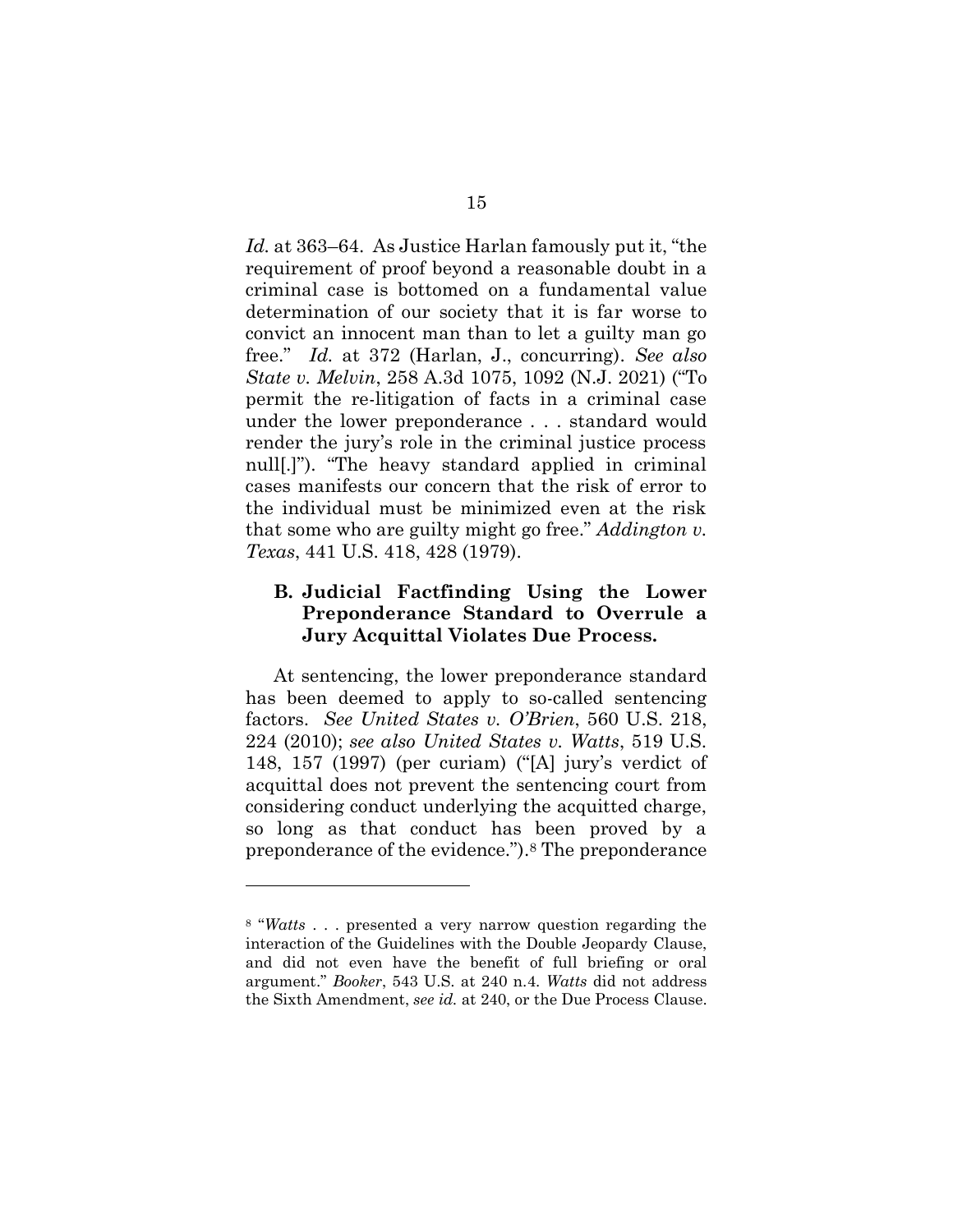standard merely requires a determination that the evidence as a whole shows that the fact to be proved is more probable than not. "Quantified, the preponderance standard would be 50+% Probable." *United States v. Fatico*, 458 F. Supp. 388, 403 (E.D.N.Y. 1978). In essence, this standard merely requires the factfinder have a degree of confidence marginally greater than he or she would if flipping a coin. "The litigants thus share the risk of error in roughly equal fashion." *Addington*, 441 U.S. at 423. In light of this lax evidentiary standard's propensity to distribute the risk of erroneous fact finding evenly between the parties, it has been deemed entirely appropriate for the resolution of disputes in which "society has a minimal concern with the outcome," such as a "typical civil case involving a monetary dispute between private parties." *Id. See In re Winship*, 397 U.S. at 371–72 (Harlan, J., concurring) ("In a civil suit between two parties for monetary damages . . . we view it as no more serious . . . for there to be an erroneous verdict in the defendant's favor than for there to be an erroneous verdict in the plaintiff's favor.").

Regardless of which burden of proof is used, "the trier of fact will sometimes, despite his best efforts, be wrong in his factual conclusions." *In re Winship*, 397 U.S. at 370 (Harlan, J., concurring). Given that factfinders will inevitably make mistakes, the burden of proof will, in criminal cases, "influence the relative frequency" with which errors benefiting the guilty or, conversely, errors leading to the conviction of the innocent occur. *See id.* at 371 (Harlan, J., concurring); *Speiser v. Randall*, 357 U.S. 513, 525–26 (1958) (noting reasonable doubt standard reduces, as to the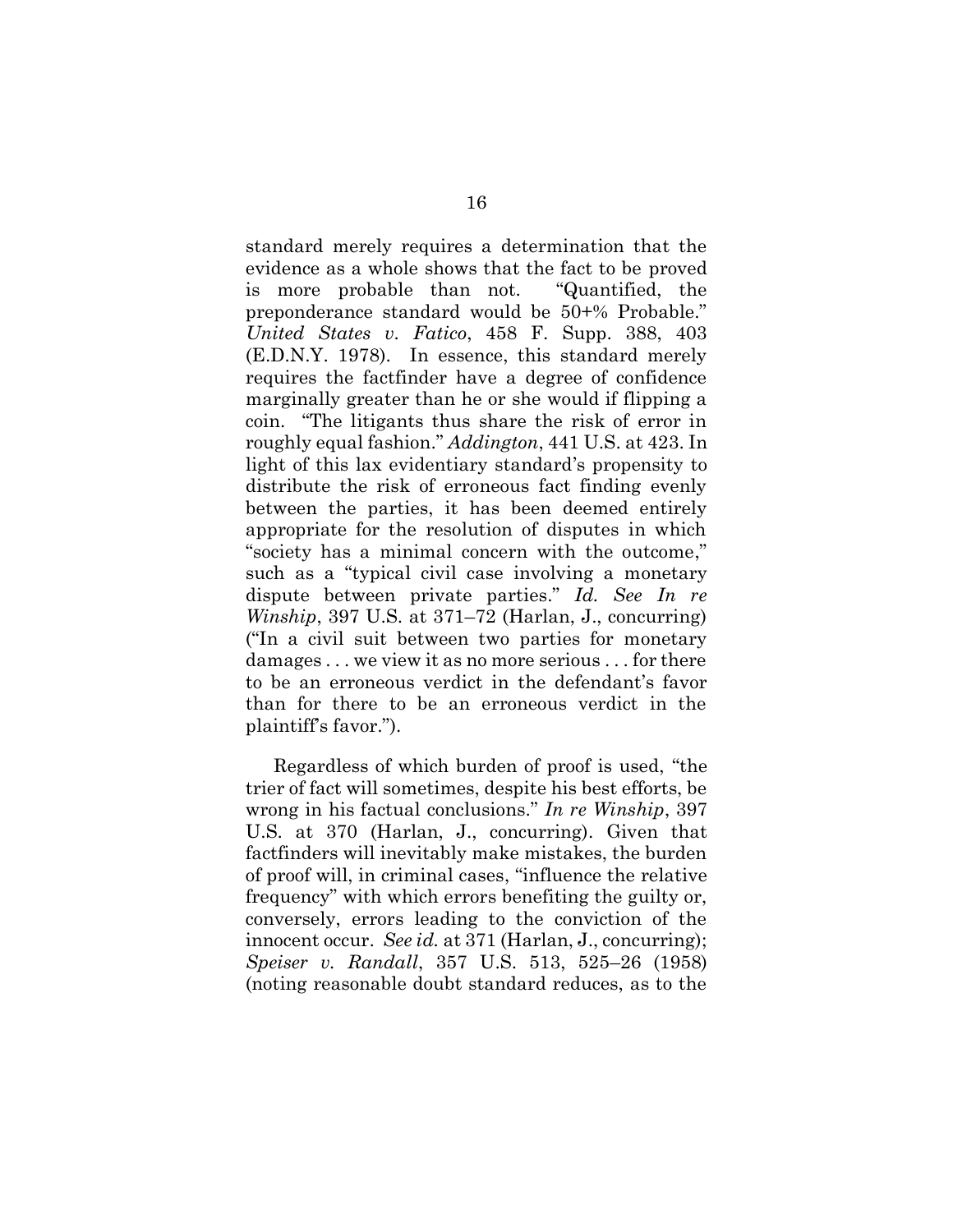defendant, margin of error in factfinding). In practice, there is a vast difference between the preponderance standard and the reasonable doubt standard. *See*  C.M.A. McCauliff, *Burdens of Proof: Degrees of Belief, Quanta of Evidence, or Constitutional Guarantees*?, 35 Vand. L. Rev. 1293, 1322–26 (1982) (outlining the results of surveys on how judges quantify each burden of proof). As Justice Brennan noted in a different context: "Permitting proof by a preponderance of the evidence would necessarily result in the conviction of more defendants who are in fact innocent." *Lego v. Twomey*, 404 U.S. 477, 493 (1972) (dissenting).

As applied to acquitted-conduct sentencing, this commonsense observation means in practical terms that there will be cases where judges are radically increasing defendants' sentences based on conduct they have been found not guilty of and are actually innocent of. *Cf. United States v. Restrepo*, 946 F.2d 654, 675 (9th Cir. 1991) (en banc) (Norris, J., dissenting) (arguing use of preponderance standard at sentencing creates significant prospect of erroneous factfinding).That is the opposite of how our criminal justice system works, and it ignores the very reason why the preponderance standard is not used in criminal cases to adjudicate guilt and innocence. *Cf. id.* at 664 (Pregerson, J., dissenting) ("I cannot believe . . . the Constitution permits the defendant to be deprived of his freedom and imprisoned for years on the strength of the same evidence as would suffice in a civil case." (cleaned up)). Use of the preponderance standard at sentencing to justify enhanced punishment based on acquitted (or, for that matter, uncharged) conduct is antithetical to fundamental value determinations our society made long ago, as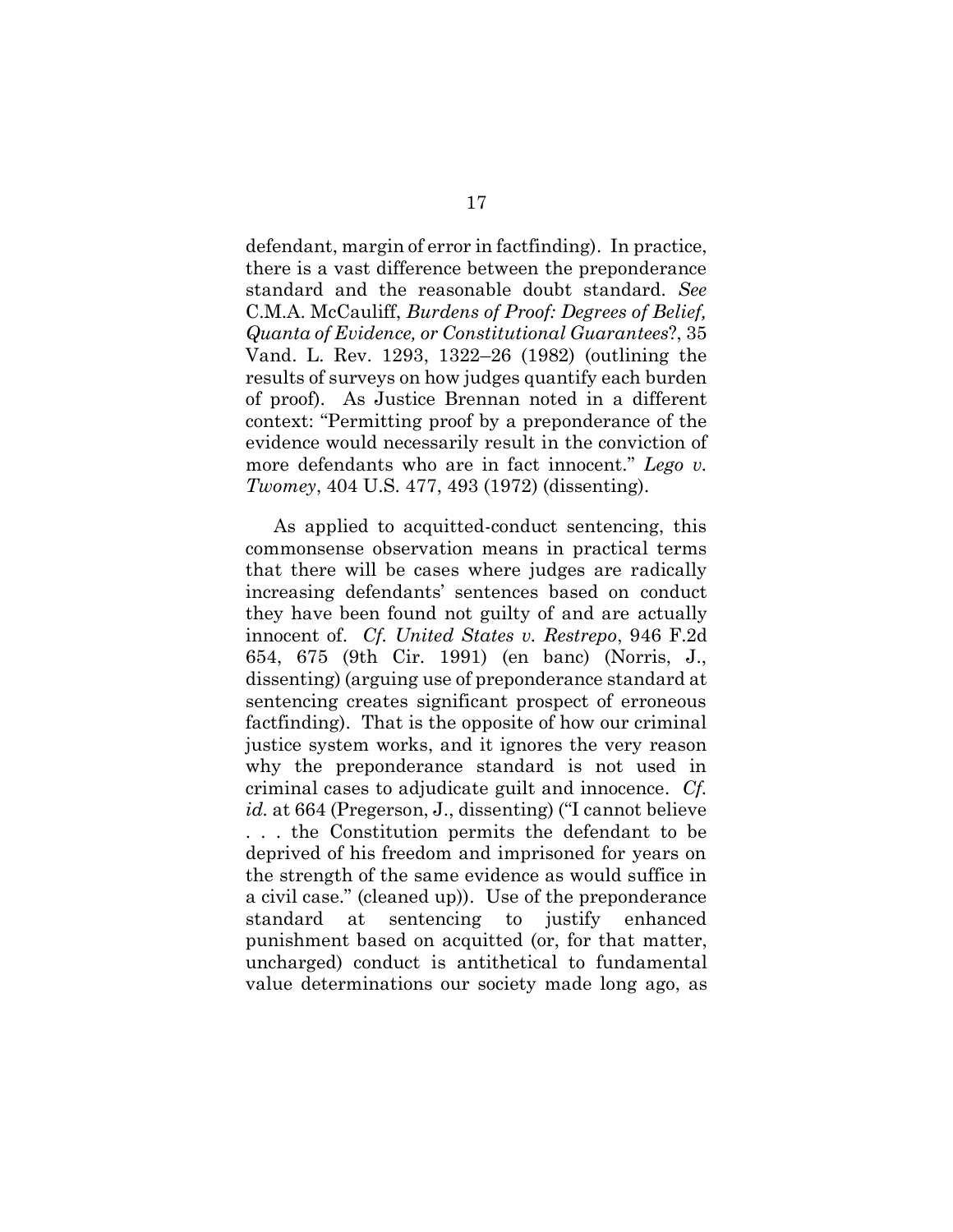memorialized in the Constitution's guarantee of Due Process. *See In re Winship*, 397 U.S. at 371–72 (Harlan, J., concurring).

The mere fact that a defendant whose exposure to criminal punishment is driven by acquitted conduct has also been convicted of some other criminal offense—which may be unrelated to and far less serious than the acquitted conduct—does not justify either (a) replacing the reasonable doubt standard with the lower preponderance standard, or (b) allowing a judge to effectively overrule a unanimous jury acquittal. *See also Blakely*, 542 U.S. at 306. But that is what happened to Mr. Gaspar-Felipe.

The risk of error should be borne by the government throughout the course of the "criminal prosecution"—which unquestionably includes "actual sentencing proceedings," *see Haymond,* 139 S. Ct. at 2395–96 (Alito, J., dissenting)—and should not suddenly be brought into near equipoise merely because the defendant was convicted of some other offense, which may well be completely unrelated. 9

<sup>9</sup> For instance, where a defendant is solely convicted of violating 18 U.S.C. § 1001 (generally 0-5 years imprisonment) and/or 18 U.S.C. § 1519 (0-20 years imprisonment) but acquitted of all other charges relating to the subject of the investigation.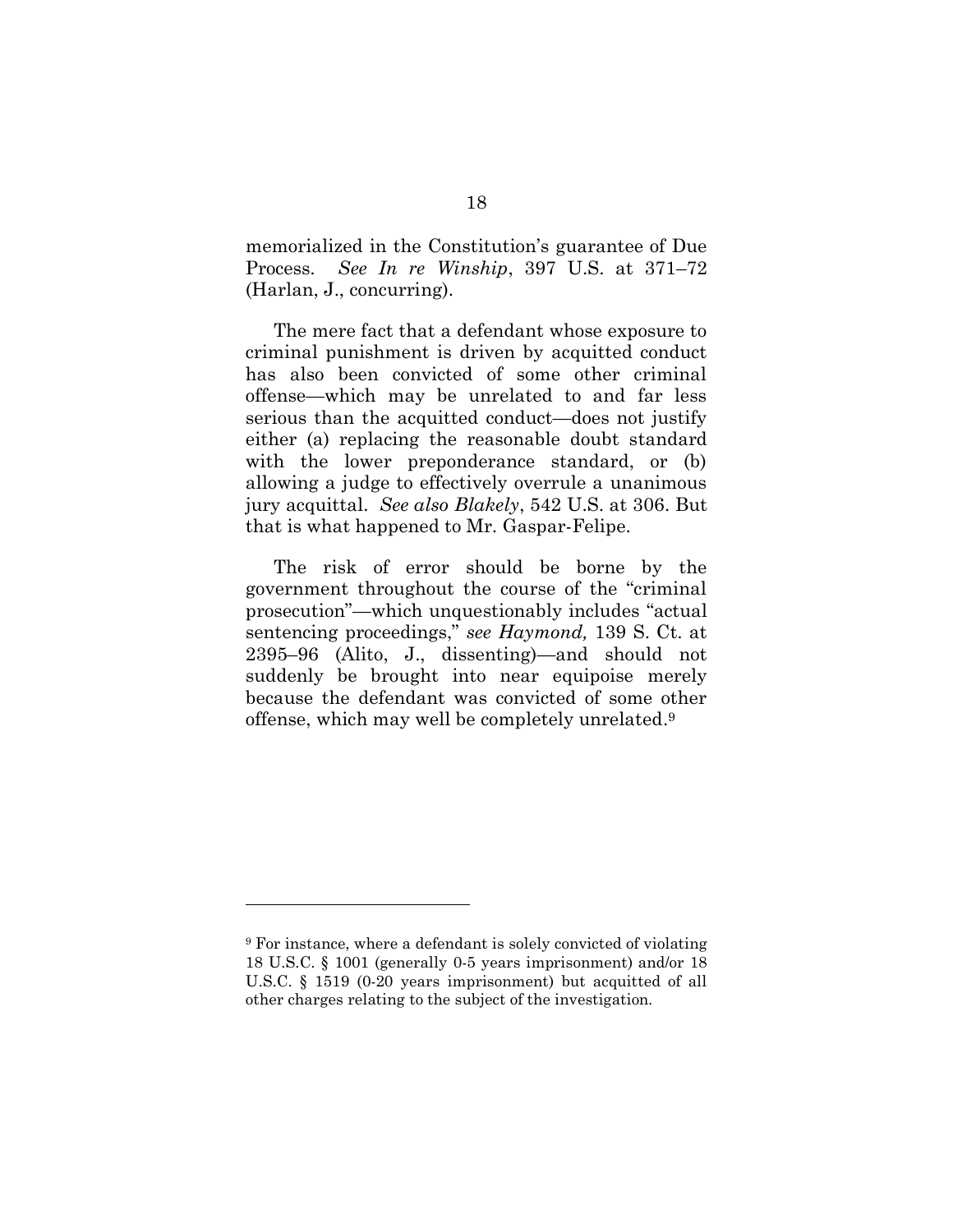## **III. USE OF ACQUITTED CONDUCT AT SENTENCING UNDERMINES THE LEGITIMACY OF OUR CRIMINAL JUSTICE SYSTEM.**

Not only is acquitted-conduct sentencing plainly unconstitutional, but it is also bad sentencing policy. As Professor Barry Johnson has explained:

> Does this authority reflect sound sentencing policy? Virtually all academic commentators conclude that it does not. The use of acquitted conduct has been characterized as, among other things, "Kafka-esque, repugnant, uniquely malevolent, and pernicious." Others have observed that use of acquitted conduct "makes no sense as a matter of law or logic," and characterized its use as a "perversion of our system of justice," as well as "bizarre" and "reminiscent of Alice in Wonderland."

Barry L. Johnson, *The Puzzling Persistence of Acquitted Conduct in Federal Sentencing, and What Can be Done About It*, 49 Suffolk U. L. Rev. 1, 25 (2016) (citations omitted). At a broad level, that about sums it up. The practical effects of acquitted-conduct sentencing also warrant discussion.

*First*, use of the low preponderance standard for judge-found facts at sentencing wrongly shifts the risk of erroneous factfinding against the defendant, increasingly the risk the defendant will be punished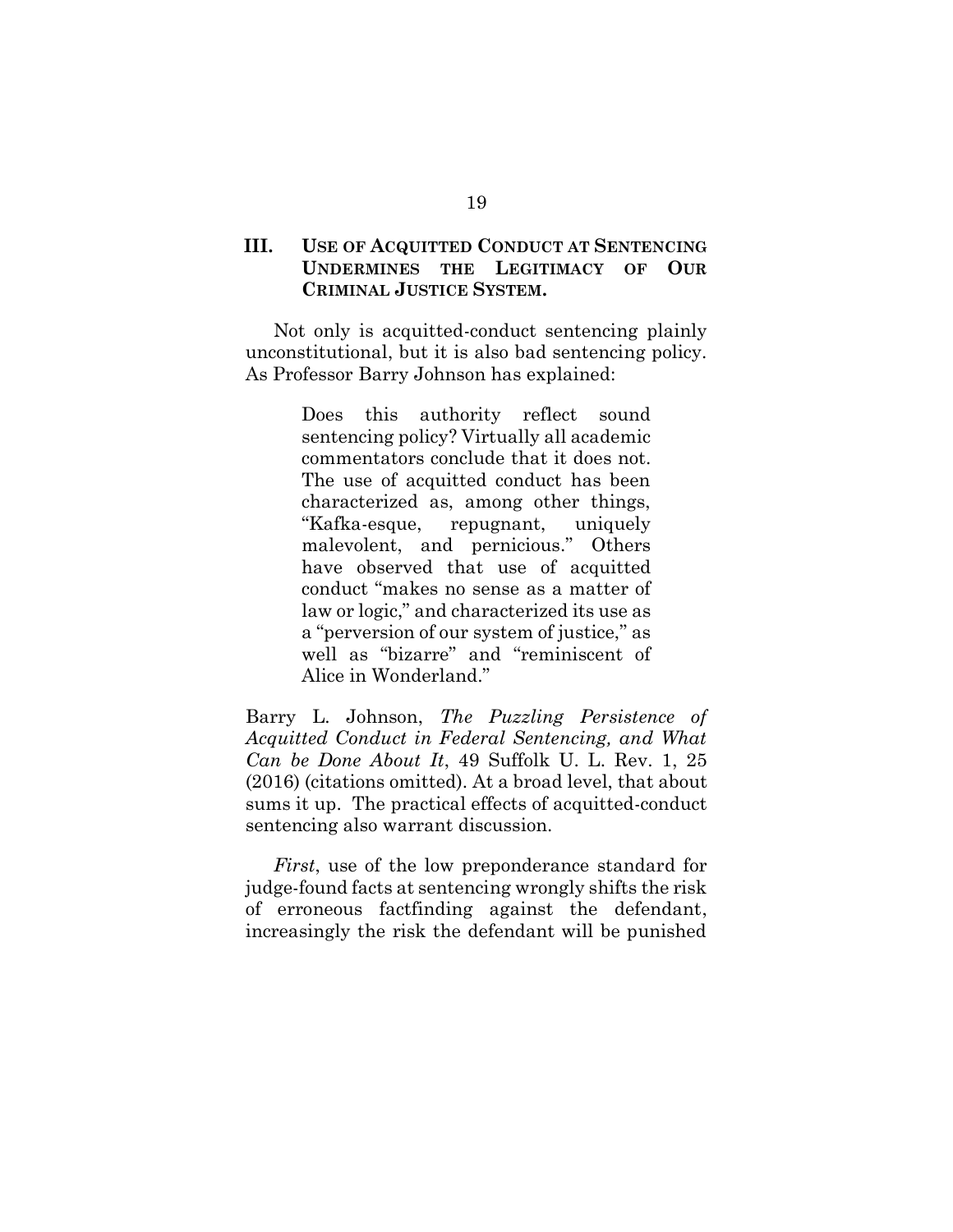for factually innocent conduct.<sup>10</sup> *See also* Eang Ngov, *Judicial Nullification of Juries: The Use of Acquitted Conduct at Sentencing*, 76 Tenn. L. Rev. 235, 279–84 (2009) (arguing jury factfinding tends to be more accurate than judicial factfinding).

*Second*, acquitted-conduct sentencing increases the trial penalty. *Cf. Lafler v. Cooper*, 566 U.S. 156, 185 (2012) (Scalia, J., dissenting) (recognizing risk of "prosecutorial overcharging that effectively compels an innocent defendant to avoid massive risk by pleading guilty to a lesser offense"). "The real-world consequence of permitting judge-found fact to increase a potential punishment is that prosecutors are vested with a degree of power that would have shocked the Framers." *United States v. Scheiblich*, 346 F. Supp. 3d 1076, 1085 (S.D. Ohio 2018), *rev'd,* 788 F. App'x 305 (6th Cir. 2019). After all, "[t]he right to a trial by jury means little if a sentencing judge can effectively veto the jury's acquittal on one charge and sentence the defendant as though he had been convicted of that

<sup>10</sup> Judge Barkett has argued that "[w]hen a sentencing judge finds facts that could, in themselves, constitute entirely freestanding offenses under the applicable law . . . the Due Process Clause . . . requires that those facts be proved beyond a reasonable doubt." *Faust*, 456 F.3d at 1352 (Barkett, J., specially concurring). That intuitively makes sense because "[a]ll too often, prosecutors charge individuals with relatively minor crimes, carrying correspondingly short sentences, but then use . . . the Sentencing Guidelines . . . to argue for significantly enhanced terms of imprisonment under the guise of 'relevant conduct'—other crimes that have not been charged (or, if charged, have led to an acquittal)[.]" *United States v. St. Hill*, 768 F.3d 33, 39 (1st Cir. 2014) (Torruella, J., concurring).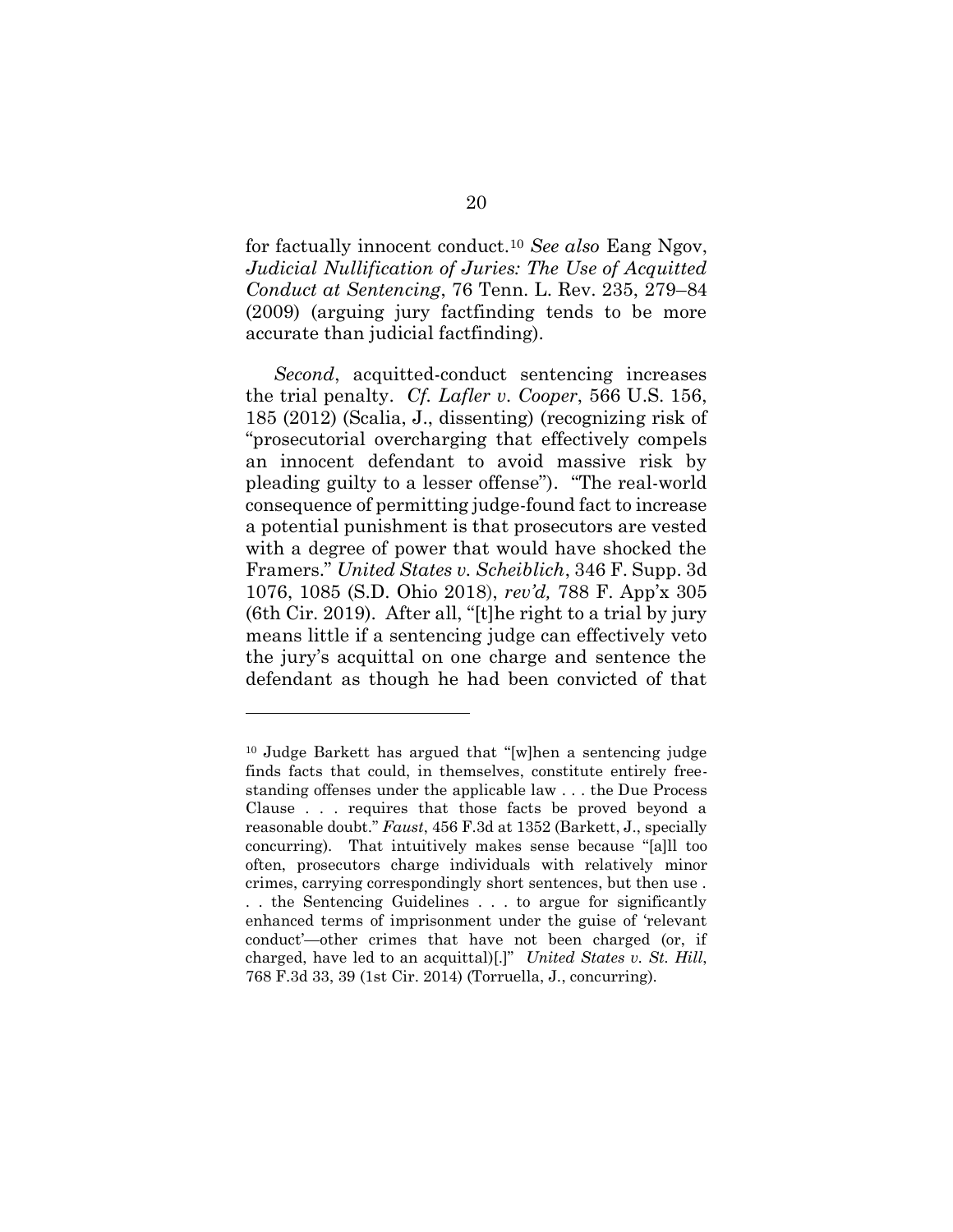charge." *United States v. Jones*, 863 F. Supp. 575, 578 (N.D. Ohio 1994).

"In short, allowing jury-acquitted conduct to increase a defendant's sentence places defendants and their attorneys between a proverbial rock and a hard place: a hard-fought partial victory . . . can be rendered practically meaningless when that acquitted conduct nonetheless produces a drastically lengthened sentence." <sup>11</sup> *Bell*, 808 F.3d at 932 (Millett, J., concurring in denial of rehearing en banc). And "a defendant considering whether to exercise his right to trial knows that, even if he decides to put the prosecution to its proof and is acquitted of certain charged conduct, he may still face an enhancement for that conduct at sentencing." National Association of Criminal Defense Lawyers, *The Trial Penalty: The Sixth Amendment Right to Trial on the Verge of Extinction and How to Save It*, 34 (2018), [https://www.nacdl.org/Document/TrialPenaltySixthA](https://www.nacdl.org/Document/TrialPenaltySixthAmendmentRighttoTrialNearExtinct) [mendmentRighttoTrialNearExtinct.](https://www.nacdl.org/Document/TrialPenaltySixthAmendmentRighttoTrialNearExtinct)

*Third*, acquitted-conduct sentencing "guts the role of the jury in preserving individual liberty and preventing oppression by the government," for "[a]llowing the government to lock people up for a discrete and identifiable term of imprisonment for criminal charges rejected by a jury is a dagger pointed at the heart of the jury system and limited government." *United States v. Brown*, 892 F.3d 385, 408–09 (D.C. Cir. 2018) (Millett, J., concurring). Relatedly, this practice "also eviscerates the jury's

<sup>11</sup> That is exactly the case here. *See* Pet. 5; Pet. App. 17a. *See also* Pet. App. 76a, 80a.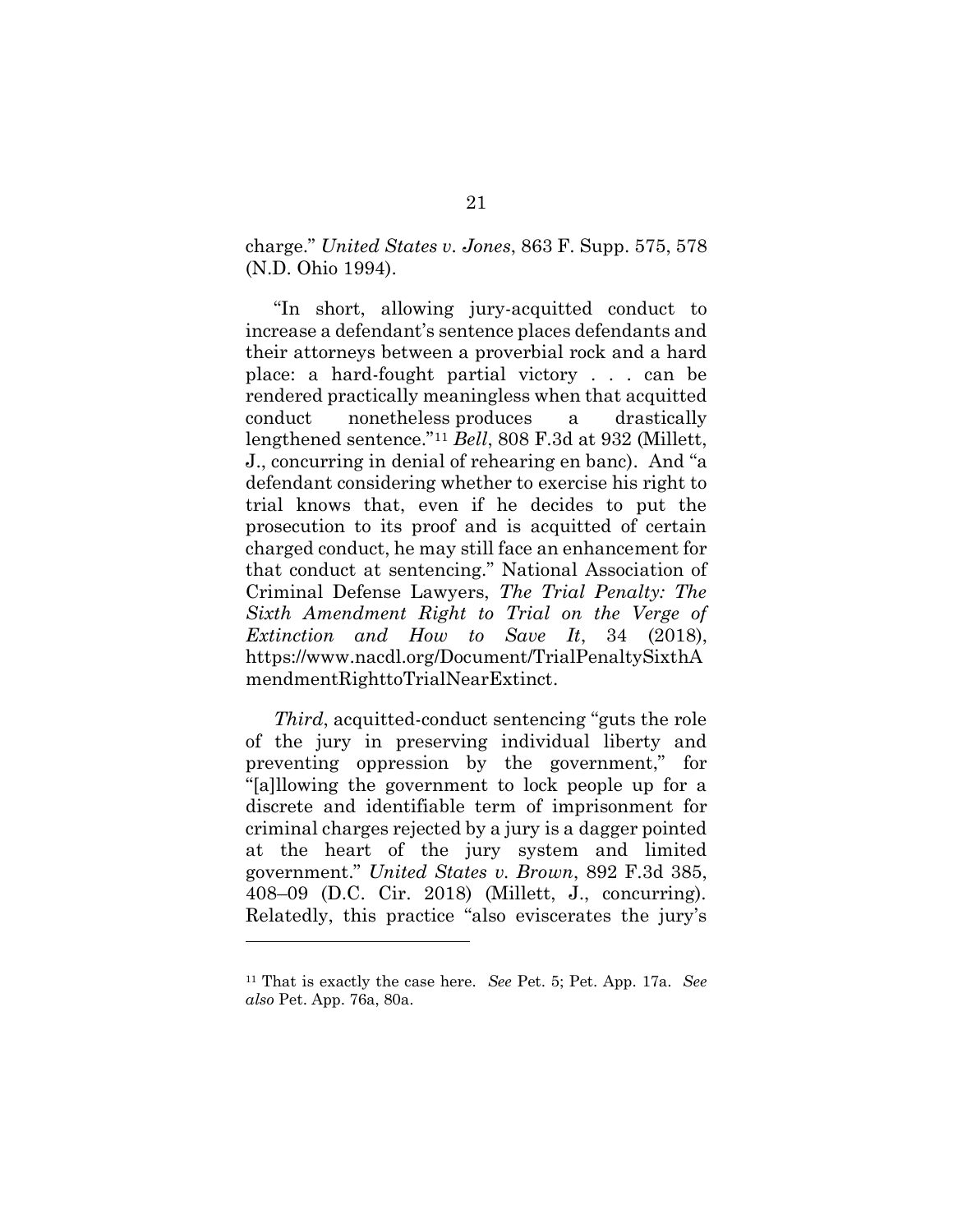longstanding power of mitigation, a close relative of the power of jury nullification." *White*, 551 F.3d at 394 (Merritt, J., dissenting). As Justice Kennedy explained in his dissenting opinion in *Watts*, "[a]t the least it ought to be said that to increase a sentence based on conduct underlying a charge for which the defendant was acquitted does raise concerns about undercutting the verdict of acquittal[.]" *Watts*, 519 U.S. at 170 (Kennedy, J., dissenting). *See also People v. Beck*, 939 N.W.2d 213, 227 (Mich. 2019) (Viviano, J., concurring) ("[I]f a judge may increase a defendant's sentence beyond what the jury verdict alone authorizes . . . a more accurate [jury] instruction would read: 'What you decide about any fact in this case is interesting, but the court is always free to disregard it.'"); *Melvin*, 258 A.3d at 1094 ("Fundamental fairness simply cannot let stand the perverse result of allowing in through the back door at sentencing conduct that the jury rejected at trial.").

Indeed, "[m]any judges and commentators have similarly argued that using acquitted conduct to increase a defendant's sentence undermines respect for the law and the jury system." *United States v. Settles*, 530 F.3d 920, 924 (D.C. Cir. 2008) (Kavanaugh, J.). For instance, Judge Bright observed: "I wonder what the man on the street might say about this practice of allowing a prosecutor and judge to say that a jury verdict of 'not guilty' for practical purposes may not mean a thing." *Canania*, 532 F.3d at 778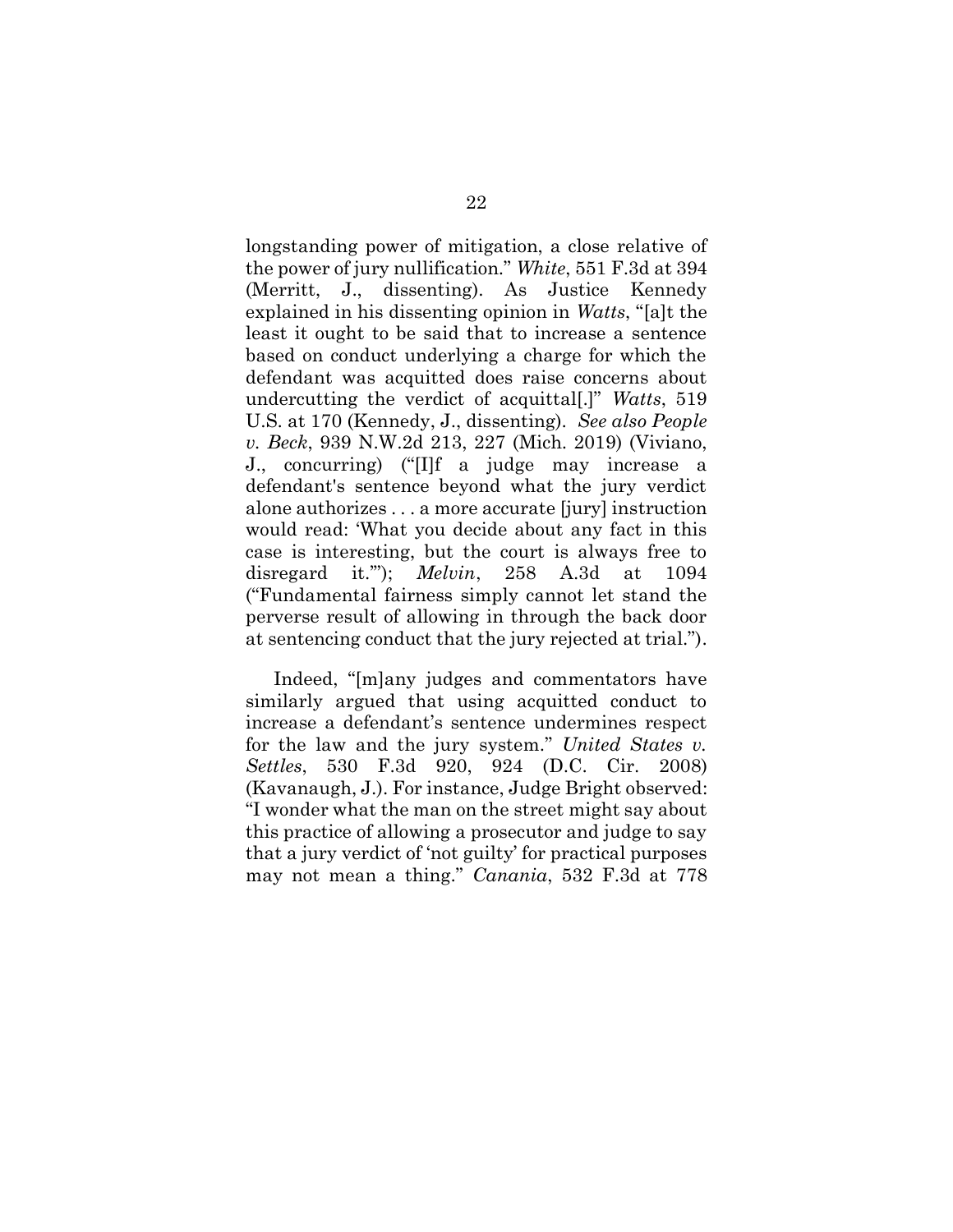(concurring). <sup>12</sup> District courts have put it more plainly: "A layperson would undoubtedly be revolted by the idea that, for example, a person's sentence for crimes of which he has been convicted may be multiplied fourfold by taking into account conduct of which he has been acquitted." *United States v. Coleman*, 370 F. Supp. 2d 661, 671 n.14 (S.D. Ohio 2005) (citation omitted). "It cannot be said with a straight face that this shameful practice constitutes just punishment or promotes respect for the law. . . . It is time to call this practice what it is: unconstitutional." *Scheiblich*, 346 F. Supp. 3d at 1085.

The sky will not fall if "[a] judge could not rely on acquitted . . . [or] uncharged conduct to increase a sentence[.]" <sup>13</sup> *Bell*, 808 F.3d at 927–28 (Kavanaugh, J., concurring in the denial of rehearing en banc); *see also id.* at 928 ("At least as a matter of policy, if not also as a matter of constitutional law, I would have little problem with a new federal sentencing regime along those lines."). This Court should end this unconstitutional practice.

<sup>&</sup>lt;sup>12</sup> There is reason to think that jurors and defendants do perceive the unfairness of this practice. *See, e.g., Canania,* 532 F.3d at 778 n.4 (Bright, J., concurring) (juror); *Settles,* 530 F.3d at 924 (defendant).

<sup>13</sup> Protecting defendants' Fifth and Sixth Amendment rights through sentencing would not cause floodgates or finality problems. *See Edwards v. Vannoy,* 141 S. Ct. 1547, 1561–62 (2021).